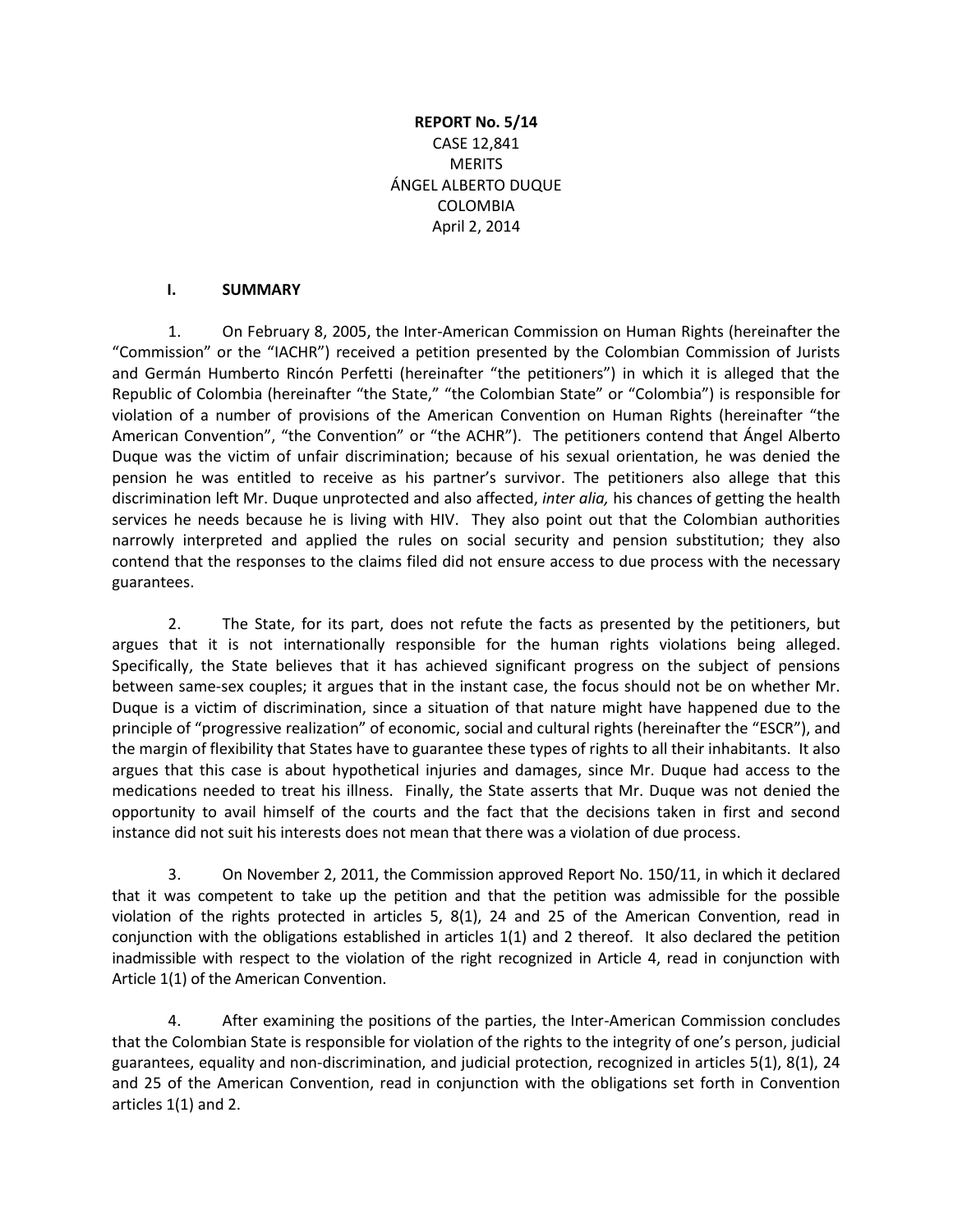### **II. PROCESSING WITH THE IACHR**

5. The original petition was received on February 8, 2005. The processing of the petition from the time of its presentation to the admissibility decision is documented in detail in the admissibility report, $^1$  approved on November 2, 2011.

6. On November 8, 2011, the Commission notified the parties of the report and informed them that the petition had been registered as case number 12,841. Under Article 38(1) of the Rules of Procedure then in force, it set a three-month time period for the petitioners to submit any additional observations they might have regarding the merits. Likewise, in keeping with Article 48(1)(f) of the American Convention, it made itself available to the parties with a view to reaching a friendly settlement of the matter.

7. The petitioners filed their observations on the merits of the case on January 12, February 9 and November 20, 2012. Specifically, in their January 12, 2012 communication, the petitioners declined to explore the friendly settlement avenue, "given the importance of the case and its specifics, the human rights at issue and the position taken by the State during the inter-American proceedings." For its part, the State submitted observations on the merits of the case on July 12, 2012 and February 28, 2013. On July 22, 2013, the International Gay and Lesbian Human Rights Commission filed an *amicus curiae* brief, which was duly forwarded to the parties.

# **III. THE PARTIES' POSITIONS**

# **A. The petitioners**

8. The petitioners allege that Ángel Alberto Duque and JOJG lived together permanently, in a consensual union, for 10 years and three months until JOJG died on September 15, 2001, as the result of Acquired Immunodeficiency Syndrome (AIDS). They contend that the alleged victim received economic support from his partner for his personal expenses and health care. They further indicate that by means of such support, the alleged victim was able to enroll in a Health Provider Enterprise (EPS: *Empresa Prestadora de Salud*) to receive the medical treatment he required since, on August 4, 1997, he joined the ETS-HIV/AIDS Program run by the Social Security Institute (ISS) with a diagnosis of human immuno-deficiency virus (HIV).

9. The petitioners indicate that JOJG was enrolled with the *Compañía Colombiana Administradora de Fondos de Pensiones y Cesantías* "COLFONDOS, S.A." (hereinafter "COLFONDOS"), which is why, at around the time of his death, Mr. Duque filed a request with COLFONDOS on March 19, 2002 asking what requirements he had to meet to be eligible to receive the survivor's pension, based on the fact that he had been JOJG's permanent partner.

10. The petitioners maintain that on April 3, 2002, COLFONDOS responded to the request for information and indicated that the applicant "[did] not prove beneficiary status in the terms required by law to be eligible to receive the survivor's pension and consequently the transaction requested

 $\overline{a}$  $^1$  IACHR, Report No. 150/11 (Admissibility), Petition 123-05, Ángel Alberto Duque (Colombia), November 2, 2011, paragraphs 4-6.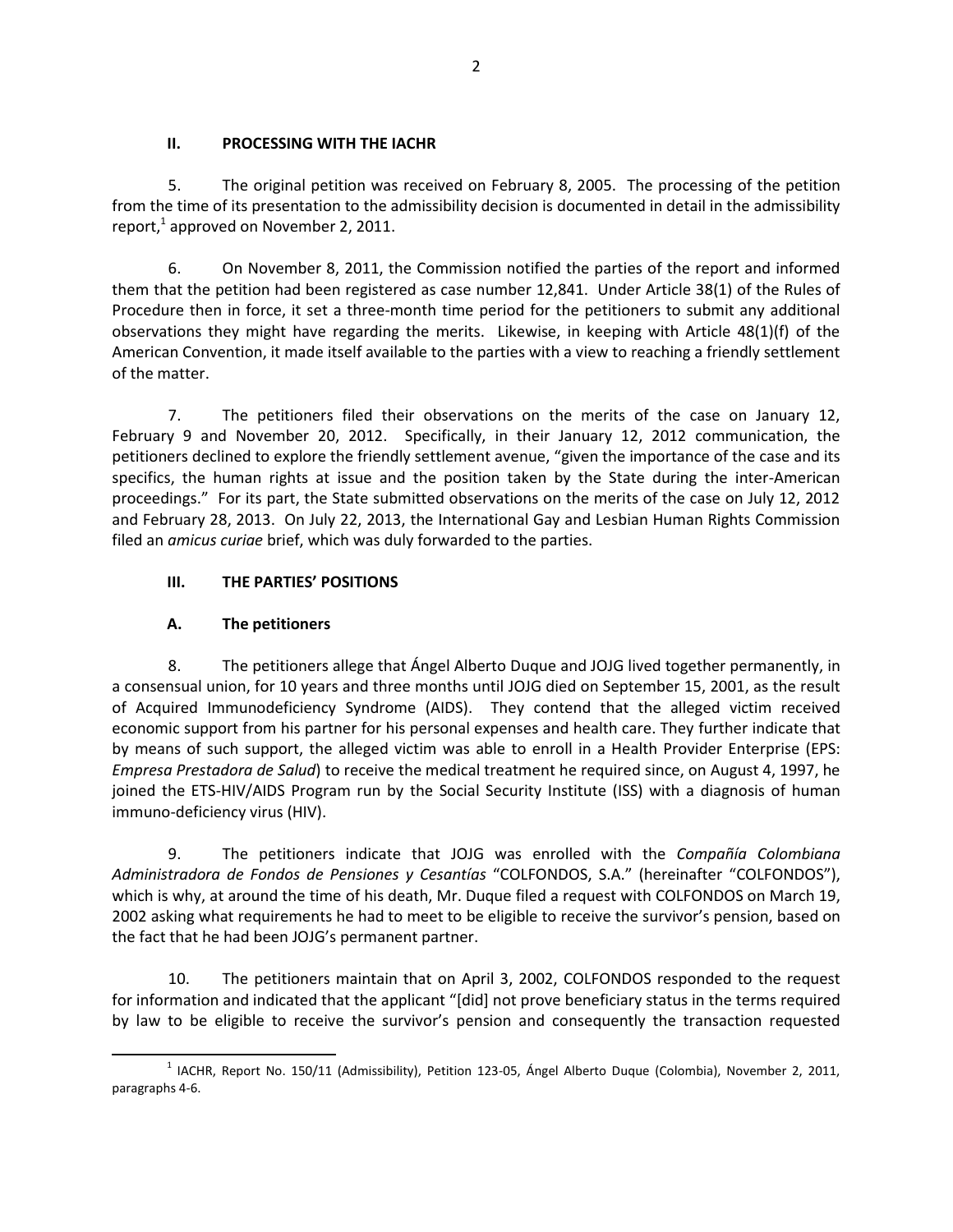[could] not be completed." Specifically, COLFONDOS based its reasoning on the fact that Colombian legislation on social security, namely Law 100 of 1993, provided that the beneficiary of the survivor's pension would be the surviving spouse or permanent partner, which would preclude the union of two persons of the same sex.

11. The petitioners argue that articles 47 and 74 of 1993 Law 100 provide that "should the survivor's pension be triggered by the pensioner's death, the surviving spouse or permanent partner must prove that he or she was living in marital union with the predecessor in title." However, according to the petitioners, permanent partner does not include same-sex couples because Article 1 of Law 54 of 1990 provides that "once the present law enters into force, and for all civil effects, a *de facto* marital union shall be the union between a man and a woman who, without being married, enter into a permanent and exclusive community. Also and for all civil effects, a partner or permanent partner shall be understood to be the man or woman who is half of the *de facto* marital union." The petitioners also point out that Decree 1889 of 1994, which partially regulates Law 100 of 1993, provides the following in Article 10: "[f]or purposes of the enrollee's survivor's pension, the permanent partner shall be the last person of the opposite sex to the enrollee, who has lived in marital union with him or her […]".

12. The petitioners assert that in view of COLFONDOS' refusal, on April 26, 2002 Mr. Duque filed a *tutela* action (a special constitutional remedy) to have his right to the survivor's pension recognized, inasmuch as he was JOJG's permanent partner. The alleged victim argued that in his case the recognition of the survivor's pension would guarantee him access to social security health services. The petitioners indicate that on June 5, 2002, the Tenth Municipal Judge for Civil Matters denied the *tutela* action based on the same arguments as those put forth by COLFONDOS. The judge wrote that the action was unfounded based on the fact that the alleged victim's claim was statutory and that the *tutela* action was not the proper means to resolve it; instead, he should have taken his case to the ordinary (contentious-administrative) courts or filed an appeal or sought reconsideration (*reposición*), within the legal timeframes, to challenge COLFONDOS' decision. The petitioners also point out that the ruling of the Tenth Municipal Civil Court stated that if the alleged victim required some type of social security health services, he could apply to the program offered by the System for Identification of Potential Beneficiaries of Social Programs (SISBEN) for persons without economic resources; the ruling went on to say that from the claims made by the alleged victim, it appeared that at that time he was receiving health services from the ISS.

13. The petitioners state that Mr. Duque appealed the decision of the Tenth Municipal Civil Court but that the decision was upheld on July 19, 2002 by the Twelfth Circuit Civil Court, using the same arguments. According to the petitioners, the Twelfth Civil Court referred the *tutela* action to the Constitutional Court for review, and it was not selected. The petitioners therefore allege that Mr. Duque has had to obtain, by his own account, the funds necessary to be able to remain enrolled with the EPS and keep up the medical treatment he requires.

14. The petitioners contend that these acts constitute violations of the rights protected under articles 4, 5(1), 8(1), 24 and 25(1) of the American Convention, read in conjunction with articles 1(1) and 2 thereof.

15. Concerning the obligations to respect and guarantee human rights, the petitioners allege that the State must organize its apparatus to guarantee and ensure enjoyment of the internationally protected rights and freedoms. Here, according to the petitioners, the State's obligations are not limited to the simple, formal adoption of the legislative, administrative or judicial measures necessary to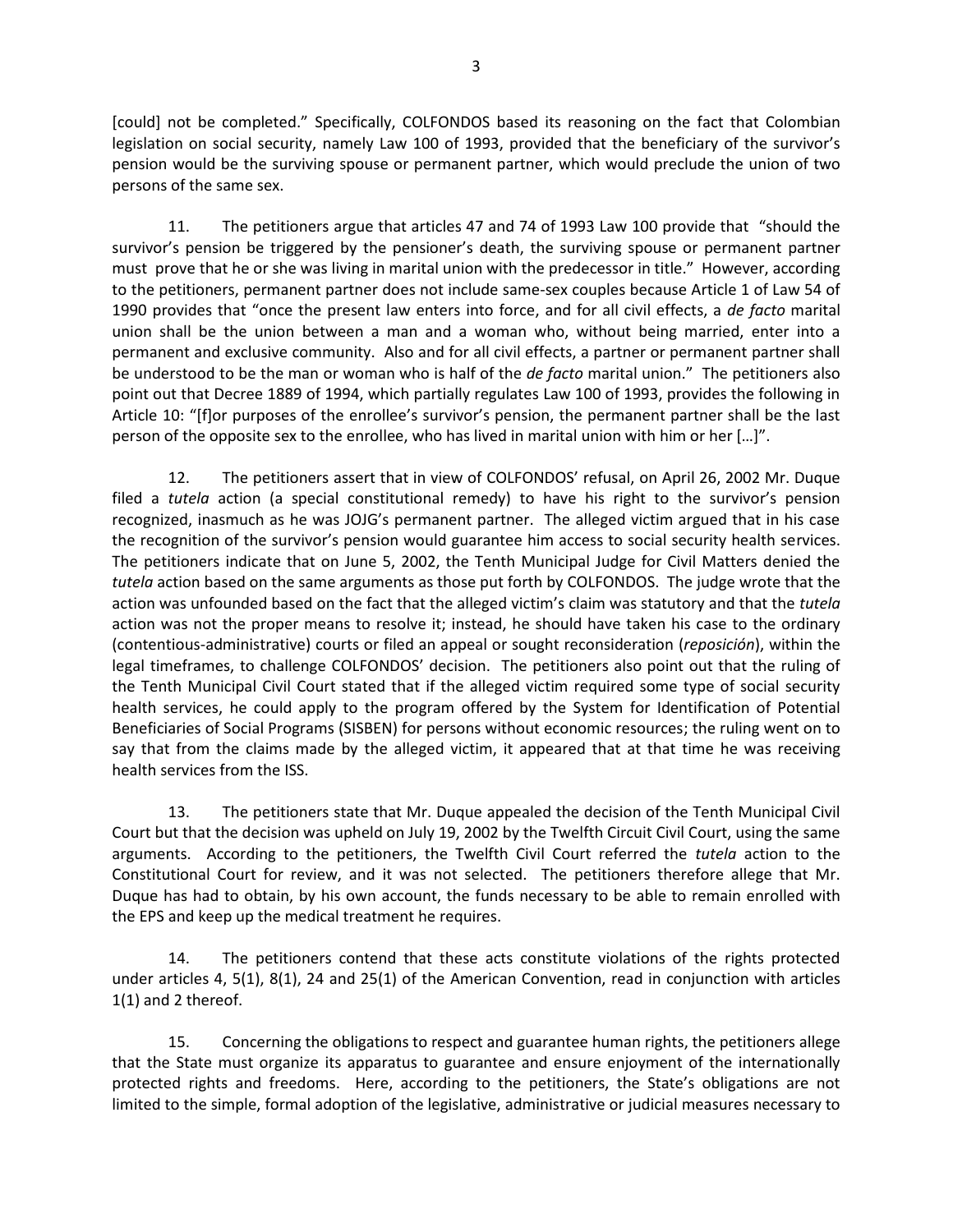give effect to the rights recognized in the American Convention; instead, they must also put those measures into practice.

16. The petitioners underscore the close interrelationship between the right to life and the right to one's physical, mental and moral integrity, and the right to the preservation of health. The petitioners contend that the State's refusal meant that for some periods of time, Mr. Duque was without the protection he needed to treat his serious physical and emotional condition as a person living with HIV, thereby putting his right to life in jeopardy.

17. As for the right to personal integrity, the petitioners contend that by denying the alleged victim his legitimate right to a survivor's pension and thereby leaving him unprotected given that he had been reduced to a subsistence living, with no income and no job, the State placed Mr. Duque's physical and mental health in grave danger. Specifically, the petitioners state that Mr. Duque suffered very difficult days because his access to medical treatment was uncertain and "for a period of time he was without any medication." Furthermore, according to the petitioners, the denial of his legitimate right to a survivor's pension because of his sexual orientation, which left him unprotected, created in Mr. Duque a sense of injustice and even greater stigmatization, as well as mental suffering and anxiety. The petitioners underscore the fact that the lack of certain access to prompt and adequate medical assistance is just one of the numerous consequences of the discrimination evident in this case, as it adversely affects —in every respect— the quality of life, one's physical integrity, the right to develop one's personality without interference and the right to a decent life.

18. As for the treatment received, the petitioners point out that the denial of the survivor's pension meant that Mr. Duque moved from having the benefits provided by the contributor-based social security health system —with which JOJG was enrolled while alive— to the subsidized system, whose benefits were 50% less. They point out that having lost health coverage by virtue of his permanent partner's death and being denied the survivor's pension and other social benefits, and given the urgent need of maintaining the life-sustaining medical treatment that someone living with HIV requires, Mr. Duque had to obtain, by his own means, the resources needed to be able to remain enrolled with EPS. However, according to the petitioners, the fact that Mr. Duque obtained access to medical assistance by his own account, does not mean that he is guaranteed permanent medical assistance and under the conditions necessary due to the development of HIV. The petitioners therefore contend that the pension substitution will ensure Mr. Duque the conditions he needs to be assured proper medical treatment.

19. As for the principles of equality before the law and non-discrimination, the petitioners allege that the basic principle of equality and non-discrimination has become part of the *jus cogens* and that "sexual orientation" is a category protected under the American Convention and is one of the prohibited grounds for discrimination. The petitioners underscore the fact that the prohibition of discrimination for reasons of sexual orientation is not limited to civil and political rights, but extends as well to ESCR.

20. The petitioners state that in the instant case, Mr. Duque met the requirements set forth in the 1993 Law 100 to qualify for the survivor's pension as JOJG's permanent partner, inasmuch as: (i) JOJG enrolled in a pension system; (ii) JOJG made the necessary payments for over ten years; (iii) while enrolled in the pension system, JOJG died from AIDS; and (iv) his nuclear family was his permanent partner, Mr. Duque. Even so, Mr. Duque's application was denied because in Colombia there is no law on the books allowing a same-sex partner to succeed to a survivor's pension.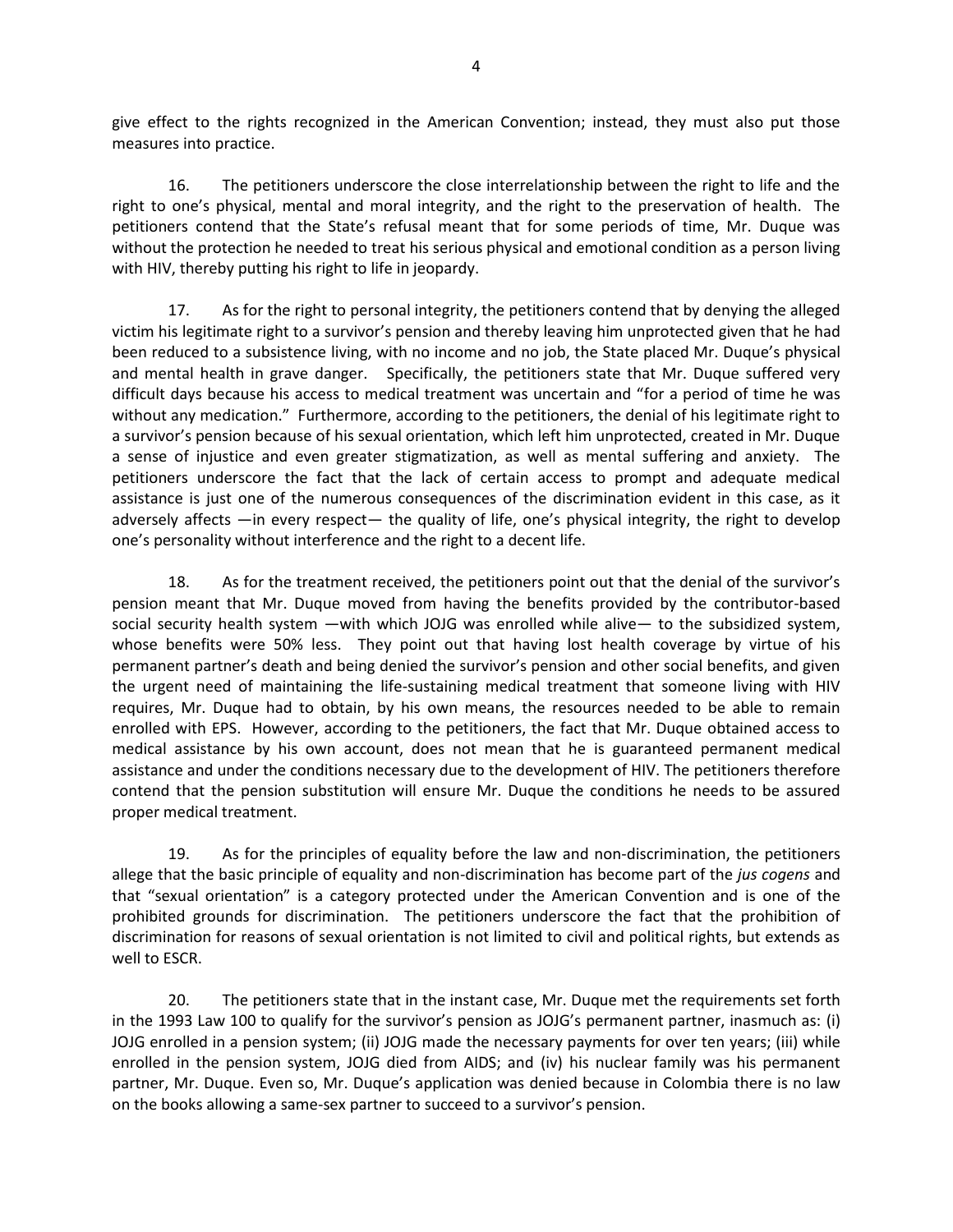21. The petitioners maintain that although social security is a right recognized under Article 9 of the Protocol of San Salvador and in the provisions of Colombia's Constitution, laws of lower rank make access to social security via the survivor's pension conditional upon the existence of a heterosexual marital union, excluding, without justification, same-sex couples. Thus, according to the petitioners, the laws that define "partner or permanent partner" discriminate based on sexual orientation, since the community that a same-sex couple forms is not protected; hence, the State has introduced in its laws cause for exclusion based on sexual choice, which is unjustified discrimination in that it is not informed by criteria of reasonableness and justice.

22. The petitioners point out that in this case the enforcement of this discriminatory legal provision had the effect of unfairly denying Mr. Duque his inalienable right to social security, an injustice compounded by the looming danger that a person living with HIV faces.

23. As for developments since 2007 in the Colombian Constitutional Court's case law on the subject of the rights of same-sex couples, the petitioners argue that while it may be effective in preventing discrimination in similar cases in the future, that case law was developed subsequent to the facts in the present case and subsequent to the date on which the present petition was filed. As such, they argue, at the time of the events in this case, the legislation in force excluded same-sex couples. Furthermore, the petitioners point out that the case law did not have retroactive effects and could not serve as an effective remedy, because of: (i) the established means of proof; (ii) the temporal effects of the judgments; and (iii) the fact that by the time of these developments in case law, Mr. JOJG had already died.

24. As for the State's argument regarding the progressive realization of the right to social security within the context of ESCR, the petitioners point out that the obligations set forth in articles 1(1) and 2 of the American Convention are also incumbent upon the State with respect to the right protected under Article 26 thereof, and that aspect was never a consideration in the debate with the authorities who denied Mr. Duque his legitimate right to the survivor's pension. The petitioners stress the fact that the denial of the right to the survivor's pension and other related benefits was not due to the State not having sufficient means; instead, Mr. Duque's exclusion was due to his sexual orientation as the surviving half of a same-sex couple.

25. As for the right to judicial guarantees and judicial protection, the petitioners allege that the Colombian authorities prevented Mr. Duque from being able to secure effective judicial protection of his rights, by means of the following: (i) laws that, by providing rights to couples composed of a man and a woman, effectively introduce factors that discriminate against same-sex couples; and (ii) a narrow interpretation and enforcement of the applicable rules on social security and pension substitution, which had the effect of excluding same-sex couples as beneficiaries.

26. They also point out that the responses to the claims that Mr. Duque filed both with private institutions and public authorities, indicate that access to due process with the necessary guarantees, was not ensured. Thus, according to the petitioners, same-sex couples have been precluded from setting in motion the administrative and judicial actions allowed under the domestic legal system to claim the right to a survivor's pension. Specifically, the petitioners stress that the purpose of a *tutela* action is to be able to avail oneself of constitutional jurisdiction in order to create the opportunity to have access to internal judicial due process that would open up, under conditions of equality, access to the right to pension substitution that heterosexual couples enjoy.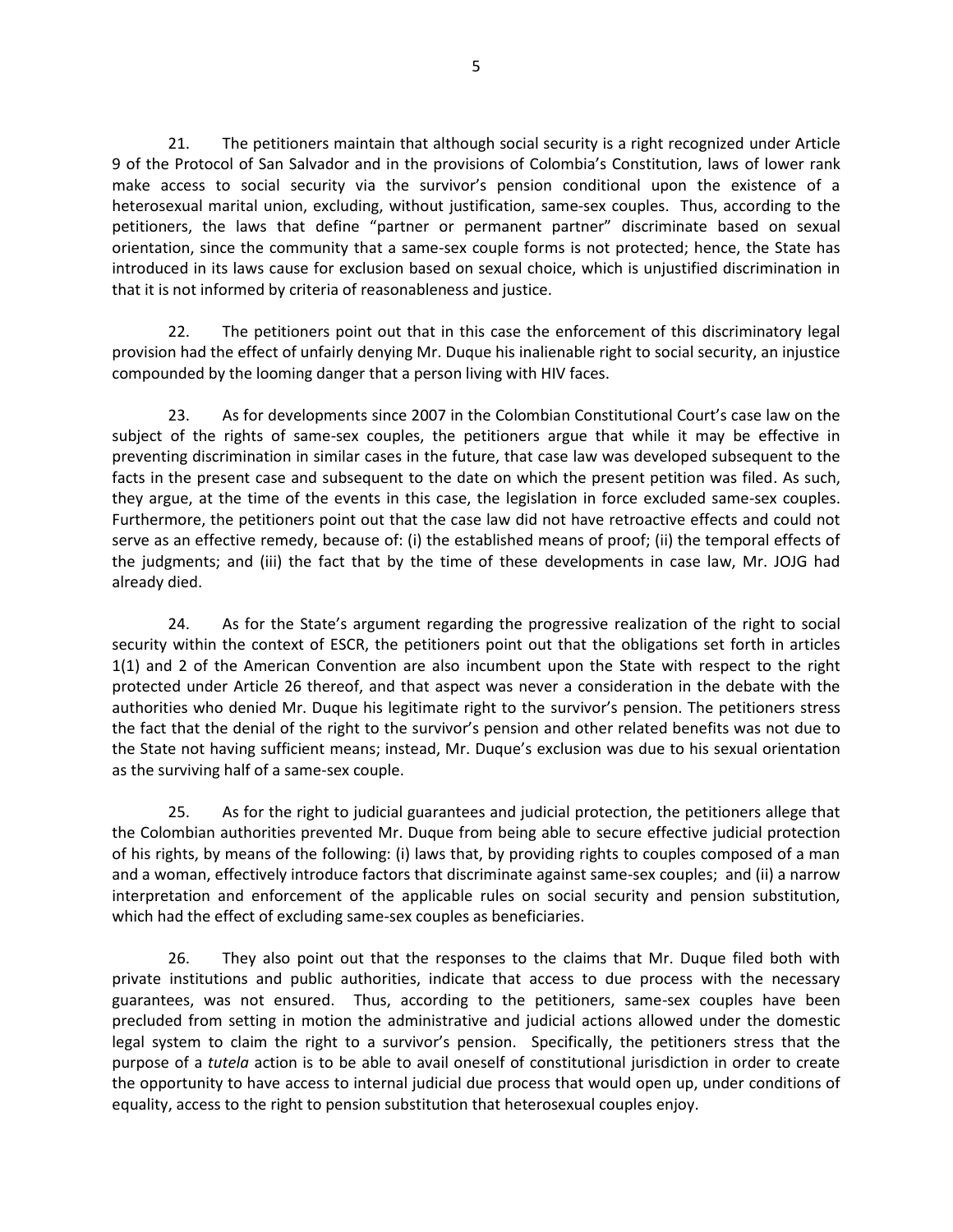27. Finally, with respect to the developments in the Constitutional Court's case law, which the State cites, the petitioners underscore the fact that the supposed existence of *ex post facto*  remedies does not constitute compliance with the State's obligation to afford effective judicial remedies at the time the human rights violations occur. The petitioners state further that even after more than three years since this petition was filed, Mr. Duque still does have an effective remedy within the domestic legal system to protect his rights, and his attempts to find legal and judicial protection were denied, both in the administrative forum and the judicial forum.

## **B. The State**

28. The State does not contest the facts alleged by the petitioners but maintains that it did not incur in any international responsibility with respect to the alleged violations of the rights protected under articles 5, 8(1), 24 and 25 of the American Convention, read in conjunction with articles 1(1) and 2 thereof.

29. As for the right to life, the State argues that the facts and rights that the IACHR expressly dismissed in its Admissibility Report ought not to be re-litigated in the merits phase of the proceedings.

30. Concerning the right to humane treatment, the State argues that the circumstances of Mr. Duque's illness is a separate issue from his request to be recognized as the surviving beneficiary of his partner's pension. Furthermore, the State alleges that Mr. Duque does not appear to be enrolled with the Social Security Health Services System, neither the contributor-based system nor the subsidized system. However, his ability to obtain a pension aside, he has special protection needs given his health condition; needs that the State can provide for through internal mechanisms that Mr. Duque has not yet tapped. The State mentioned that it has afforded Mr. Duque access to the social security health services system to receive the proper treatment for his illness, even though he does not have the resources needed to pay to enroll with a health care provider.

31. The State also claims that the petitioners have not proven the violations they allege, as there is no record that would show that Mr. Duque did not have access to the medications he needed to treat his illness. Given the circumstances, the State argues, the idea that Mr. Duque is unable to get the medical treatment he needs is merely an unsubstantiated hypothesis. The State also contends that the fact that Mr. Duque is not in the contributor-based system, cannot *per se* be a violation of the criteria established by the ACHR.

32. As for the principles of equal protection of the law and non-discrimination, the State contends that there is no violation of Article 24 of the ACHR since, with the progress made in the law to benefit the LGBTI community and the rulings of the Constitutional Court, the State has gradually succeeded in protecting the right of LGBTI couples to social security, while observing the non-regression clause. Specifically, the State observes that the current laws and rules have evolved since the time the petition was presented back in 2005, to make them conform to the requirements established in Article 2 of the ACHR. Thus, the State argues, there is no violation of Article 24 of the ACHR, because the advances made in the protection of ESCR are covered by the principle of progressive realization, which recognizes that full satisfaction of these rights cannot be guaranteed immediately and prohibits any regression in the progress achieved.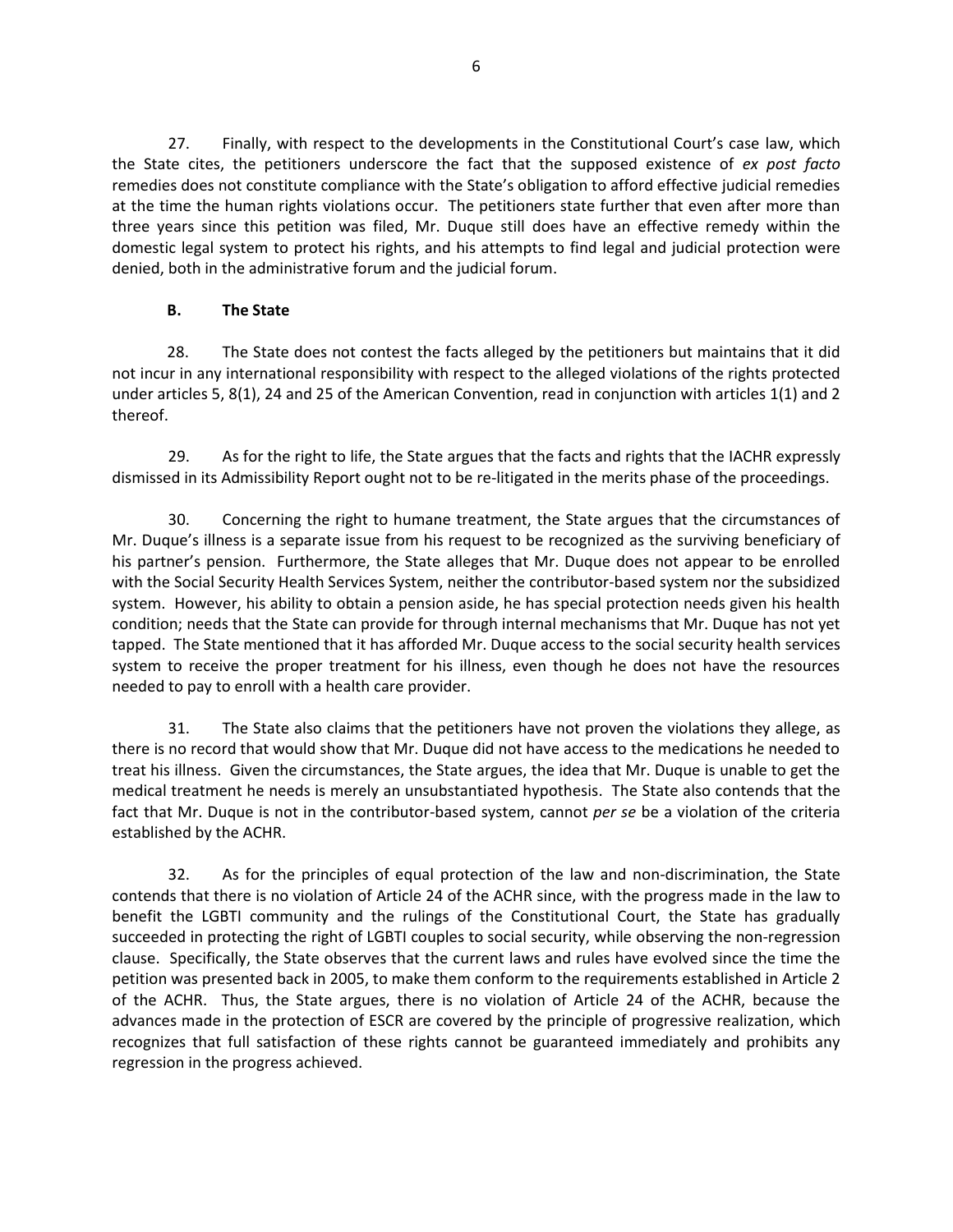33. The State points out that Mr. Duque's pension situation, and that of the entire LGBTI community, has been determined by the progressive development and advances in guaranteeing ESCR to the entire population. The State therefore argues that this case ought not to focus on determining whether the effect on Mr. Duque has been discriminatory; this kind of situation happened because of the mechanism of "progressive realization" with respect to the ESCR and the margin of flexibility that the States have to guarantee rights of this kind to its entire population. The State contends that it is impossible to make the case that every situation that is less advantageous to a given group engages the State's international responsibility.

34. The State also observes that no proof has been offered of the harm that the alleged victim is said to have sustained, from which one can conclude that: (i) this claim alleging the discrimination that Mr. Duque supposedly experienced is not grounds for concluding that the State bears responsibility, as this would be contrary to the principle of progressive realization; and (ii) no link has been established between the supposed discrimination and any actual harm to Mr. Duque's interests or rights.

35. As for the rights to judicial guarantees and to judicial protection, the State alleges that if Mr. Duque believed that due process of law was not available in Colombia, he would not have applied, via the administrative avenue, for recognition of a pension right. The State further maintains that Mr. Duque was never denied access to justice; it also argues that the fact that the decisions of first and second instance by the constitutional judge did not go in his favor does not mean that due process of law does not exist in Colombia. Similarly, the State observes that the judges who decided his actions seeking *tutela* did not base their decisions on the fact that he was homosexual; instead, they reasoned that there was no provision in Colombian law for the circumstance of homosexuality.

36. The State also points out that the rulings of the courts notwithstanding, Mr. Duque has never proven to COLFONDOS that he was JOJG's pension beneficiary, which is a precondition for obtaining an analysis by COLFONDOS of his status as beneficiary. According to the State, the fact that COLFONDOS has indicated who could qualify to be the beneficiary of a survivor's pension in no way implies that a formal application claiming a survivor's pension has been received, or that Mr. Duque has in fact proven the existence of a *de facto* marital union or that he meets the requirements that the law prescribes to apply for recognition as beneficiary.

37. The State contends that Mr. Duque should submit the documents that the law prescribes to formally begin the process of applying for a survivor's pension and that if COLFONDOS does not accept his claim, Mr. Duque has an action of *tutela* available to him, as an effective and suitable remedy to seek correction of any improper interpretation of the laws in force on the subject of social security, inasmuch as the Constitutional Court has ruled that "although a survivor's pension is an economic benefit, it has also been classified as a basic right." Specifically the State alleges that through the advances it has made on the subject of social security, the jurisprudence of Colombia's Constitutional Court has upheld recognition of the survivor's pension: (i) irrespective of whether Mr. JOJG's death occurred prior to notification of judgment C-336 of 2008, and (ii) allowing same-sex couples to use all the means of proof that heterosexual couples can use to demonstrate the existence of a permanent union in order to qualify for a survivor's pension. Consequently, the State contends that based on the advances in jurisprudence, the legal conditions have been created to allow Mr. Duque to claim the survivor's pension if he proves his status as JOJG's beneficiary and permanent partner.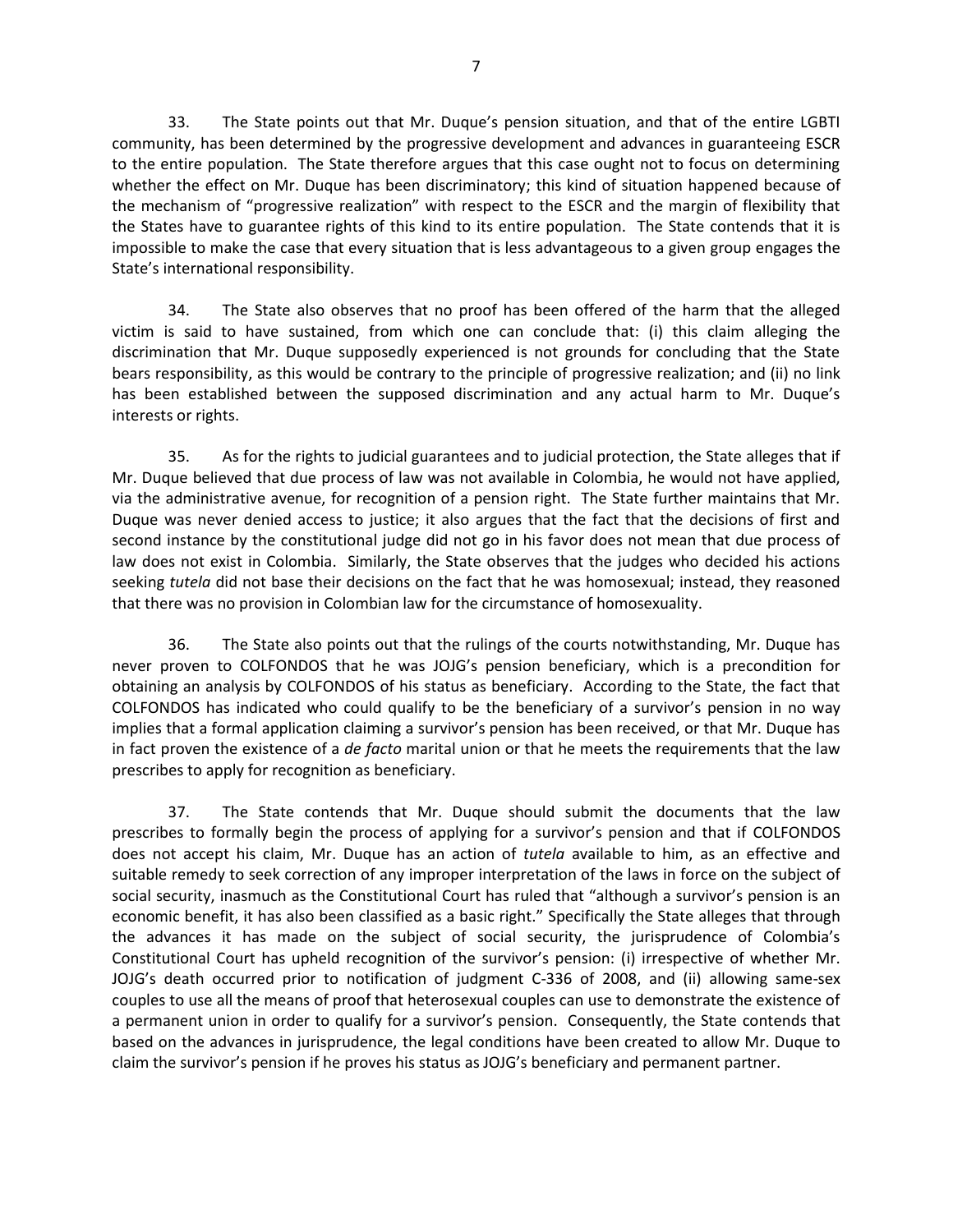#### **IV. ESTABLISHED FACTS**

#### **A. Situation of Ángel Alberto Duque and application for a survivor's pension**

38. Mr. Ángel Alberto Duque and JOJG lived together as a couple for ten years and three months, from June 15, 1991 to September 15, 2001, when JOJG died from Acquired Immune Deficiency Syndrome (AIDS). $^{2}$  On August 4, 1997, Mr. Duque enrolled with the ETS-VIH/SIDA Program and was diagnosed with the HIV C3 infection. From then on he began to receive anti-retroviral treatments with AZT-3CT-IDV-RTV (800/100mg). The treatment cannot be stopped, as this could "lead to death."<sup>3</sup> JOJG provided Mr. Duque with the support he needed to cover his personal expenses and the medical care he required as a person living with HIV. $4$ 

39. JOJG was enrolled with the *Compañía Colombiana Administradora de Fondos de Pensiones y Cesantías* COLFONDOS S.A. and worked in the Office of the Deputy Director of Exchange Control in the Directorate of National Taxes and Customs [*Subdirección de Control Cambiario de la Dirección de Impuestos y Aduanas Nacionales*].<sup>5</sup> Because JOJG died, on March 19, 2002 Mr. Duque asked COLFONDOS to advise him of the requirements that he had to meet to apply for his partner's survivor's pension.<sup>6</sup>

40. On April 3, 2002, COLFONDOS answered Mr. Duque's request by advising him that he did not qualify as a legal beneficiary entitled to a survivor's pension; it therefore could not proceed with the requested application process.<sup>7</sup> Specifically, COLFONDOS wrote that

… Colombia's laws on social security, specifically Article 74 of Law 100 of 1993, provide that the beneficiaries of a survivor's pension are the spouse or surviving permanent partner. However, the law establishes that beneficiary status is with respect to the union of a man and a woman; currently the law contains no provision for a union of two persons of the same sex.

#### **B. Legal framework of Colombia's social security system**

41. Law 100 of December 23, 1993 created the comprehensive social security system, understood as "the body of institutions, norms and procedures that the individual and the community have available to enjoy a quality life [...], to provide comprehensive coverage for the unforeseen

<sup>2</sup> Annex 1. Request presented to the *Compañía Colombiana Administradora de Fondos de Pensiones y Cesantías* COLFONDOS S.A., March 19, 2002 (Annex 2 of the original petition). Annex 2. *Tutela* action brought by Germán Humberto Rincón Perfetti representing Ángel Alberto Duque, April 26, 2002 (Annex 4 of the original petition). Facts alleged at the domestic level and not contested by the State.

<sup>3</sup> Annex 3. *Instituto de Seguros Sociales* [Social Security Institute], Certification of patient Ángel Alberto Duque, April 17, 2002 (Annex 1 of the original petition).

<sup>&</sup>lt;sup>4</sup> Annex 4. Original petition of February 8, 2005; the petitioners' observations of February 9, 2012. Facts not contested by the State.

<sup>5</sup> Annex 1. Request presented to the *Compañía Colombiana Administradora de Fondos de Pensiones y Cesantías* COLFONDOS S.A., March 19, 2002 (Annex 2 of the original petition).

<sup>6</sup> Annex 1. Request presented to the *Compañía Colombiana Administradora de Fondos de Pensiones y Cesantías* COLFONDOS S.A., March 19, 2002 (Annex 2 of the original petition).

 $^7$  Annex 5. COLFONDOS, Memorandum No. DCI-E-P-1487-02 of April 3, 2002. (Annex 3 of the original petition).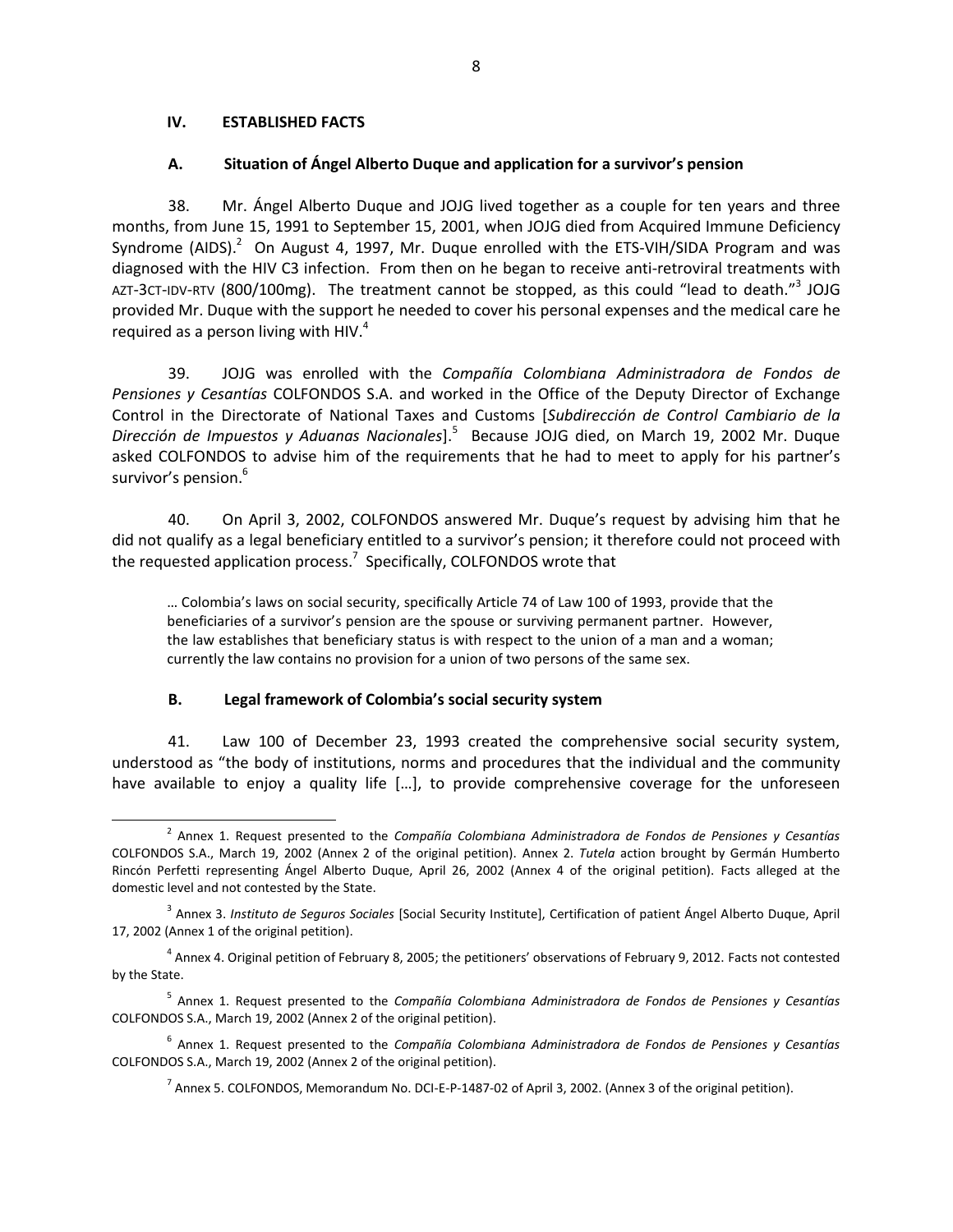eventuality, especially those detrimental to health and economic situation of the citizens of Colombia, the goal being individual wellbeing and community integration."<sup>8</sup> Specifically, Article 10 provides that one of the objectives of the overall pension system "is to guarantee that the public is protected against contingencies resulting from old age, disability and death." Article 15 provides that enrollment in the pension system is mandatory for persons with an employment contract.

42. Articles 47 and 74 of Law 100 of 1993 —as drafted at the time of the events in this case— establish the following as beneficiaries of the survivor's pension.

a) For life, the surviving spouse or permanent partner.

In the event that the survivor's pension is triggered by the death of the pensioner, the surviving spouse or permanent partner must prove that he or she was living in marital union with the predecessor in title, at least from the time that the latter met the requirements to qualify for an old-age or disability pension and until the time of his or her death, and has cohabited with the deceased for at least two continuous years prior to his or her death, unless the surviving spouse or permanent partner has had one or more children by the deceased pensioner.[…]

43. Article 1 of Law 54 of December 28, 1990, which regulates *de facto* marital unions and the property regime between permanent partners, defines a *de facto* marital union as

the union between a man and a woman who, without being married, enter into a permanent and exclusive community. Also, and for all civil effects, a partner or permanent partner shall be understood to be the man or woman who is half of the *de facto* marital union.<sup>9</sup>

44. Similarly, Decree 1889 of August 3, 1994, which regulates Law 100 of 1993, provides as follows:

ARTICLE 10. PERMANENT PARTNER. For purposes of the enrollee's survivor's pension, the permanent partner shall be the last person of the opposite sex to the enrollee, who has lived in marital union with him or her for a period of no less than two (2) years. This is with respect to a pensioner who satisfies the requirements spelled out in paragraph a) of articles 47 and 74 of Law 100 of 1993.

ARTICLE 11. PROOF OF PERMANENT PARTNER STATUS. Anyone whom an enrollee has listed with the respective administrative institution as being his or her permanent partner shall be presumed to be such. Permanent partner status may also be proven by the means that the law prescribes. In any event, the administrative institutions shall specify in their regulations what constitutes suitable proof in order to move forward with the respective procedure.<sup>10</sup>

45. Furthermore, in the case of the General Social Security Health Services System, Article 157 of Law 100 of 1993 establishes two types of enrollees, namely:

 $\overline{a}$ 

 $^8$  Law 100 of 1993, preamble. Available [in Spanish] at: [http://www.secretariasenado.gov.co/senado/basedoc/ley/1993/ley\\_0100\\_1993.html.](http://www.secretariasenado.gov.co/senado/basedoc/ley/1993/ley_0100_1993.html)

 $^9$  Law 54 of 1990. Available [in Spanish] at: [http://www.alcaldiabogota.gov.co/sisjur/normas/Norma1.jsp?i=30896.](http://www.alcaldiabogota.gov.co/sisjur/normas/Norma1.jsp?i=30896)

 $10$  The last sentence was declared null by the Council of State in a decision of October 8, 1998, file 14634, C.P. Dr. Javier Díaz Bueno. Decree 1889 of 1994. Available [in Spanish] at:

[http://www.alcaldiabogota.gov.co/sisjur/normas/Norma1.jsp?i=31246.](http://www.alcaldiabogota.gov.co/sisjur/normas/Norma1.jsp?i=31246)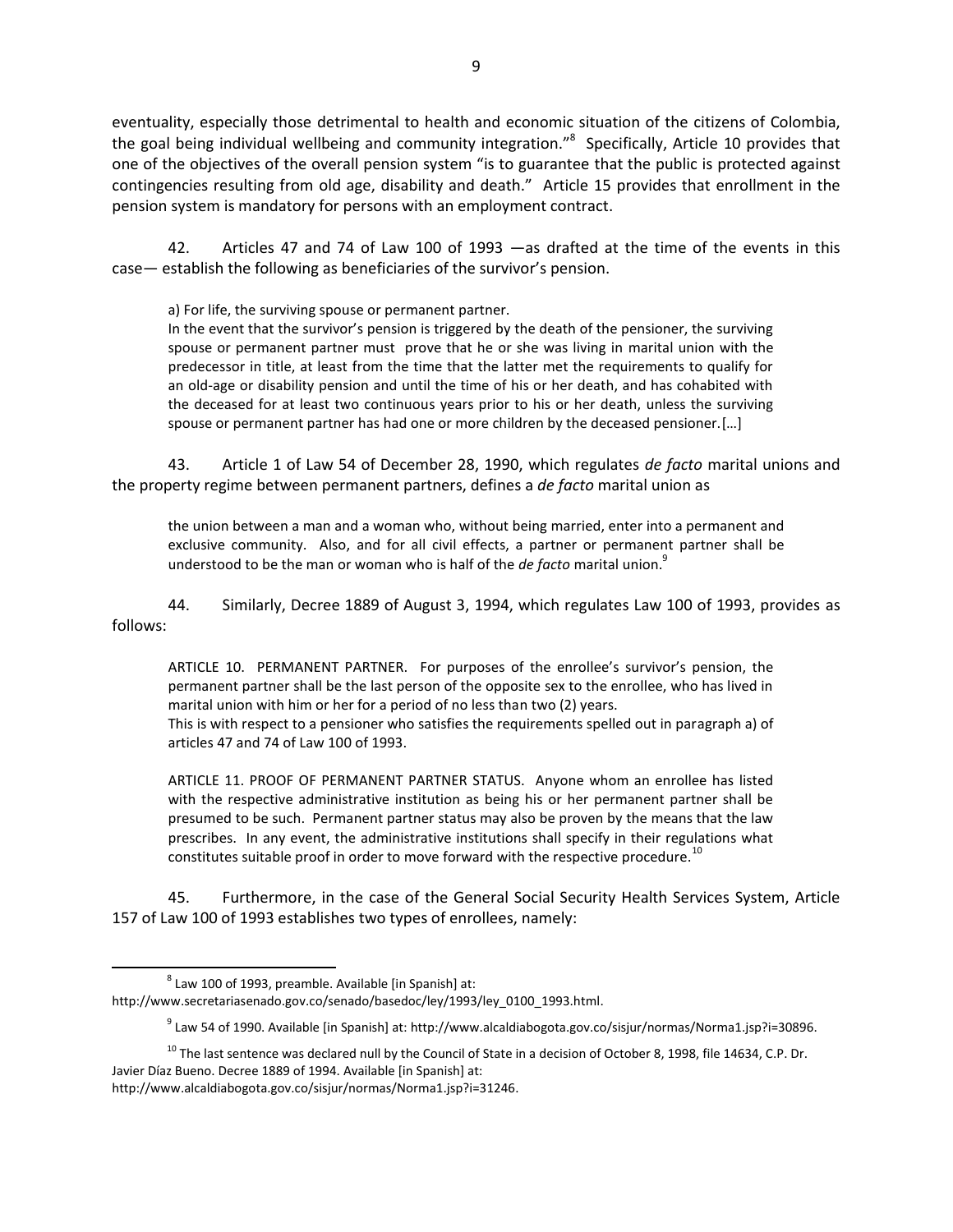1. Persons enrolled in the System through a contribution-based regime are persons linked by way of an employment contract, public servants, pensioners and retirees, and independent workers with the means to pay.[…]

2. Persons enrolled in the System through the subsidized regime referenced in Article 211 of this law, are persons who do not have the means to pay the full amount of the contribution. The following shall be subsidized under the General Social Security Health Services System: the poorest and most vulnerable population in the country's rural and urban areas. Of particular importance within this group are mothers during pregnancy, birth and postpartum and during the nursing period, community mothers, mothers who are heads of household, children under the age of one, children in irregular circumstances, those suffering from Hansen's disease, those over age 65, the disabled, *campesinos,* indigenous communities, independent workers and professionals, artists and sportspersons, bullfighters and their subordinates, independent journalists, master craftsmen in construction work, bricklayers, taxi drivers, electricians, the unemployed and other persons who do not have the means to pay.

46. As for the health services available under each enrollment regime, Article 162 of Law 100 of 1993 provides the following:

For members who contribute under the rules of the contribution-based regime, the content of the Mandatory Health Plan shall be as described in decree-law 1650 of 1977 and its regulations, including the supply of essential medications in generic form. For the other beneficiaries of a contributing member's family, the Mandatory Health Plan shall be similar to the previous one, but additional sums shall be required, especially at the primary care level, as provided in Article 188 of this law.

For members under the subsidized regime, the National Social Security Health Services Council shall devise a program so that by the year 2001 these beneficiaries gradually reach the contribution-based regime's Mandatory Plan. At the outset, the plan will feature primary care health services equivalent to 50% of the per capita unit of payment under the contributionbased regime. Secondary and tertiary care shall be gradually added to the plan based on the contribution they make to years of healthy living.

### **C.** *Tutela* **actions filed to request recognition of the survivor's pension**

 $\overline{a}$ 

47. In view of COLFONDOS' refusal, on April 26, 2002 Mr. Duque filed a *tutela* action to have his right to the survivor's pension recognized and the survivor's pension paid as a temporary measure while legal action was brought. Mr. Duque listed the following as the grounds for his *tutela* action: (i) he was JOJG's partner; (ii) he had no income, no job or revenue of any kind; (iii) he lived with HIV and was under anti-retroviral treatment, which could not be suspended;<sup>11</sup> (iv) he would lose his membership

<sup>11</sup> As evidence for the court, Mr. Duque introduced an opinion written by the *Liga Colombiana de Lucha Contra el Sida* [Colombian League to Combat AIDS] which states the following: "FAILURE TO PROVIDE A STEADY SUPPLY OF antiretroviral medications to treat the HIV and AIDS infection not only produces a violation of human rights but also has grave consequences for the quality of life of persons living with HIV/AIDS and for public health […]: erosion and deterioration of the length and quality of life of persons living with HIV/AIDS whose treatment is suspended; the HIV virus develops a resistance to the medications that were suspended; a resistance develops when a change is made to other antiretroviral medications that the patient has not taken previously; development of a more aggressive virus that is more difficult to control, since it is an HIV that is resistant to various antiretrovirals; likely transmission of that resistant HIV to other persons who have not contracted HIV and for whom the treatment would no longer be effective. Annex 6. Opinion of the *Liga Colombiana de Lucha Contra el Sida*  [Colombian League to Combat AIDS], April 1, 1998 (Annex 7 of the original petition.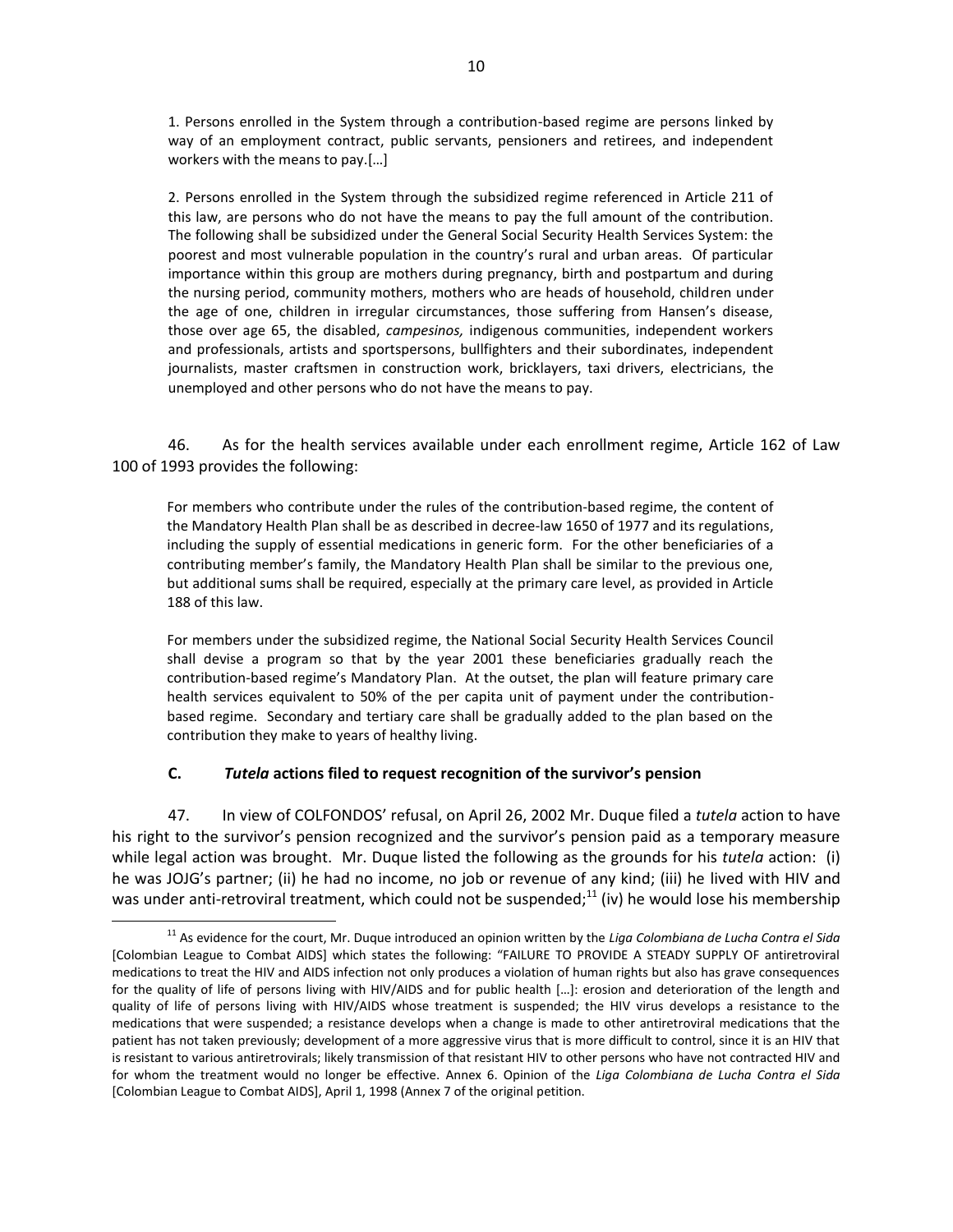with the health services provider if he was left without any income as a result of his partner's death; and (v) access to the survivor's pension would enable him to receive the health services he required.<sup>12</sup> Mr. Duque also alleged that the substitute pension should be granted to a homosexual person and that the refusal to recognize a same-sex partner's right was in violation of the right to life, the right to equality, the right to constitute a family, the right to free development of one's personality, the right to social security, the prohibition against degrading treatment, freedom of conscience, cultural diversity and human dignity.<sup>13</sup>

48. On June 5, 2002, the Tenth Municipal Civil-Law Court of Bogotá denied the *tutela* action brought by Mr. Duque. After analyzing the laws in force, the judge held that

[...] the party seeking *tutela* does not meet the requirements that the law prescribes to be the beneficiary of a survivor's pension and that no legal provision or case law has recognized this right in the case of homosexual couples; this is a fact of life, yet homosexual couples are waiting for the day when lawmakers legislate this right into law, as they did in the case of *de facto*  marital unions.

[...] The Court concludes, therefore, that the action is out of order for this reason and because the matter with which the party seeking *tutela* takes issue can be resolved through the judicial processes prescribed by law (the contentious-administrative avenue) and/or by filing petitions for reconsideration and appeal, within the legal timeframes, to challenge COLFONDOS' decision of April 3, 2002. The conflict that the party bringing this action exposes is statutory in nature and a *tutela* action cannot be used to have the right to the pension recognized. This must be done through ordinary proceedings, if that right is to be ultimately recognized. […]

The respondent party's refusal is in no way perceived as a violation of any of the rights that the party bringing the action invokes, since its decision more than conforms to the law; it is elementary application of legal and constitutional norms and thus does not recognize rights not given either in law or the Constitution. To do otherwise, to fail to observe those norms or to accede to the request made of it, would be to violate the Constitution and the law.

On these grounds, the petition seeking *amparo* relief will be denied, but not without advising the petitioner that if it is also his intention to obtain some kind of social security health service, he can turn to the public health institutions created for the purpose of protecting persons who do not have any financial resources; a case in point would be the program that SISBEN offers.<sup>14</sup>

49. Mr. Duque challenged the court's ruling. The Twelfth Civil Court of the Bogotá Circuit upheld the ruling, in its entirety, on July 19, 2002. The Twelfth Court wrote that

No violation of fundamental constitutional rights was committed. What is more, this was an attempt to obtain, by means of constitutional *amparo,* protection of eminently property-related rights. Constitutional *amparo* cannot be either sought or granted with respect to social benefits,

 $\overline{a}$ 

<sup>&</sup>lt;sup>12</sup> Annex 7. *Tutela* action filed with the Bogotá Superior Court, Civil Chamber, April 26, 2004 (Annex 4 of the original petition).

<sup>13</sup> Annex 7. *Tutela* action filed with the Bogotá Superior Court, Civil Chamber, April 26, 2004 (Annex 4 of the original petition).

<sup>&</sup>lt;sup>14</sup> Annex 8. Tenth Municipal Civil Court of Bogotá, Judgment of June 5, 2002 (Annex 5 of the original petition).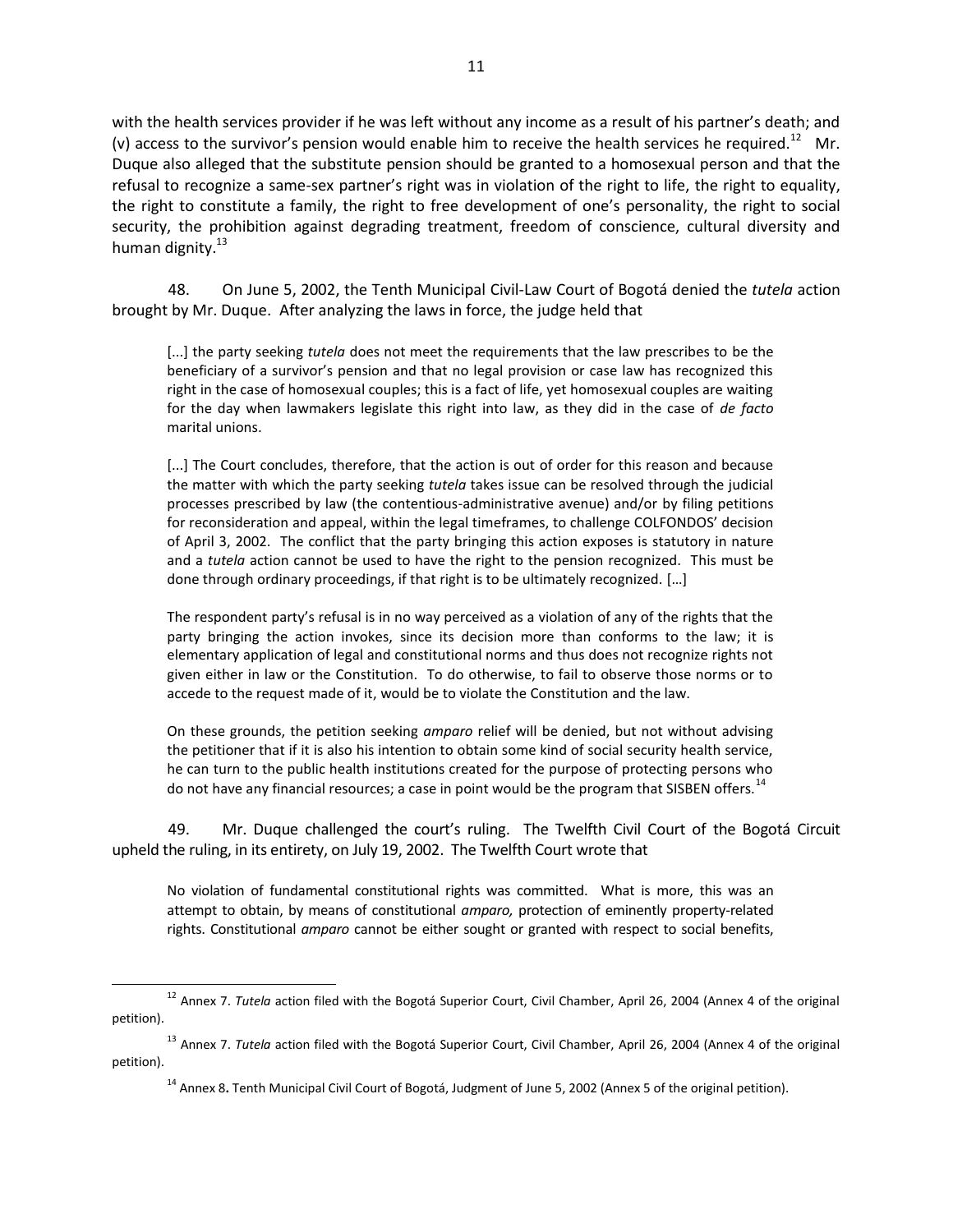which are rights whose immediate source is the law; hence, it is only logical that such rights should be accorded only to those who satisfy the requirements that the law prescribes.

Following this line of reasoning, the social security institution was quite right to deny the substitute pension request made by the citizen who brought the *tutela* action, since the survivor's pension is intended to protect the family and, as it is now defined in our milieu, the family is formed by the union of a man and a woman, the only beings capable of preserving the species through procreation. Thus, a homosexual union of a man with a man or a woman with another woman does not, in itself, constitute a family. The intimate relationship that can exist between same-sex couples is one thing, but the relationship that forms a family is quite another.<sup>15</sup>

50. The *tutela* case file was referred to the Constitutional Court on August 26, 2002, but was not selected for review.<sup>16</sup>

### **D. Subsequent case law of the Constitutional Court**

51. The Commission has already acknowledged that between 2007 and 2008, Colombia's Constitutional Court granted same-sex couples the same pension benefits, social security benefits and property rights as those enjoyed by heterosexual couples. Similarly, in 2009 Colombia's Constitutional Court decided to amend 42 provisions appearing in some 20 laws, to provide same-sex civil unions the same rights that cohabitating heterosexual unions enjoy.<sup>17</sup> The Commission pointed out that "[a]lthough the Colombian Constitution and Colombia's laws recognize the rights of LGBTI persons and provide for a number of remedies, access to those remedies and their effectiveness are limited in practice by the discrimination that LGBTI persons have traditionally experienced."<sup>18</sup>

52. Specifically, with regard to the pension right, in 2007 the Constitutional Court held that homosexual couples' lack of protection in the property area and the system regulating "*de facto* marital unions" was discriminatory in that it applied exclusively to heterosexual couples and excluded homosexual couples. Addressing this situation, the Constitutional Court found that there was a "protection deficit" regarding access to the survivor's pension in the case of homosexual couples.<sup>19</sup> The Court also held that the social security health services system under the contribution-based regime also allowed coverage of same-sex couples; in their case, the same mechanism should be used to verify their status as surviving partner and the permanence of their relationship.<sup>20</sup>

53. In 2008, the Constitutional Court ruled that there was no justification to authorize discriminatory treatment whereby persons who were in homosexual relationships could not have access

 <sup>15</sup> Annex 9. Twelfth Civil Law Court of the Santa Fe de Bogotá Circuit, Judgment of July 19, 2002 (Annex 6 of the original petition).

 $16$  The petitioners' observations of February 9, 2012; the State's observations of January 31, 2006.

<sup>17</sup> IACHR, *Annual Report of the Inter-American Commission on Human Rights 2011*, OEA/Ser.L/V/II., Doc. 69, December 30, 2011, Chapter IV. Colombia, par. 143.

<sup>18</sup> IACHR, *Annual Report of the Inter-American Commission on Human Rights 2011*, OEA/Ser.L/V/II., Doc. 69, December 30, 2011, Chapter IV. Colombia, par. 144.

<sup>&</sup>lt;sup>19</sup> Constitutional Court of Colombia, Judgment C-075/07, February 7, 2007 (Justice Rodrigo Escobar Gil writing).

<sup>&</sup>lt;sup>20</sup> Constitutional Court of Colombia, Judgment C-811/07, October 3, 2007 (Justice Marco Gerardo Monroy Cabra writing).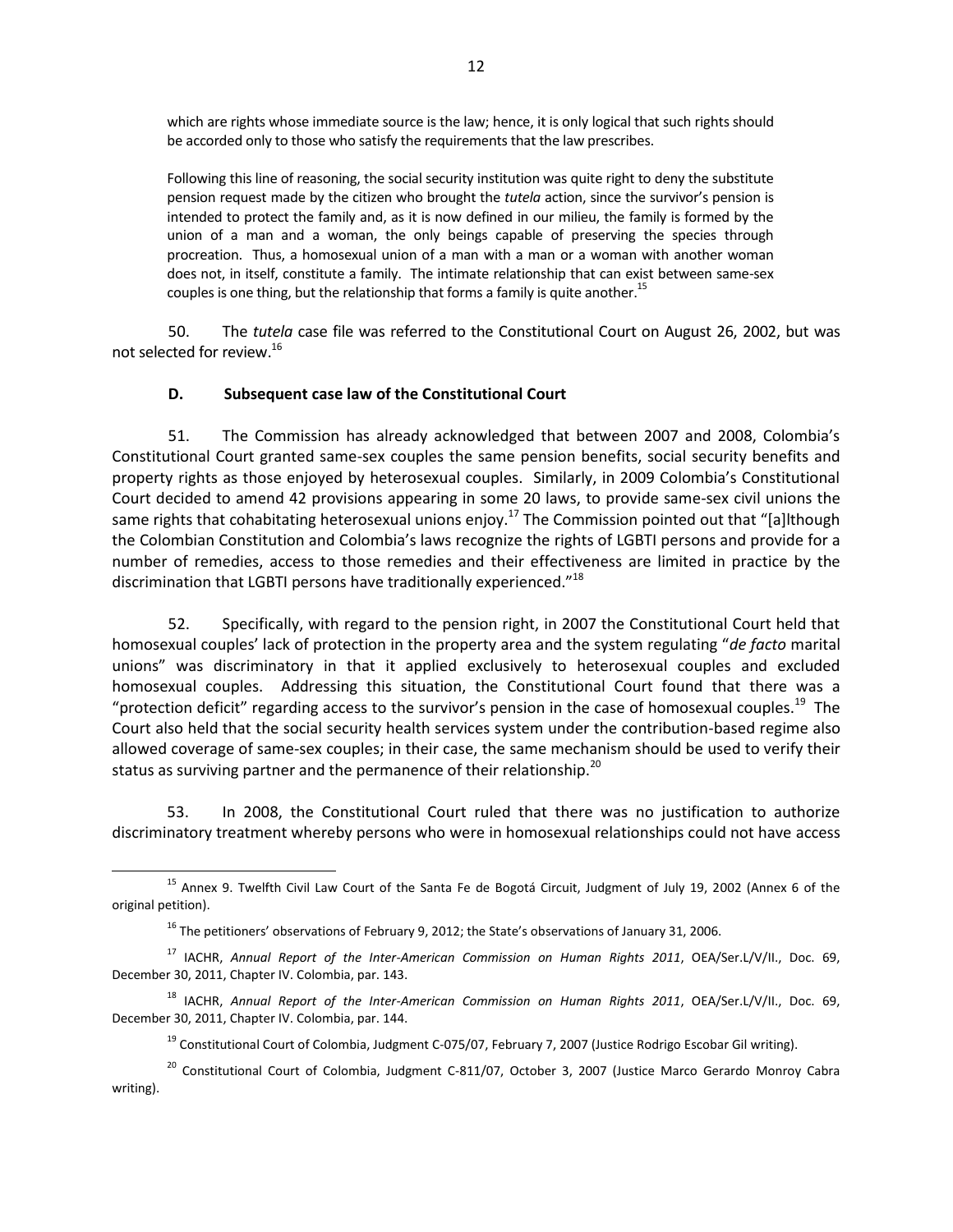to the survivor's pension under the same conditions that applied in the case of heterosexual couples. $^{21}$ Thereafter in 2011, the Constitutional Court held that the fact that one member of a same-sex couple died before notification of Judgment C-336 of 2008 was not an acceptable reason to deny the surviving member the survivor's pension.<sup>22</sup> Likewise, the Constitutional Court concluded that there were no constitutionally valid grounds to find that it was reasonable to give same-sex couples only one method of proving that their union was permanent, when the system in the case of heterosexual couples offered such couples five different ways to prove that their relationship was permanent when adjudicating legal effects in the matter of pensions. Those five alternatives were: (i) a public deed executed before a notary; (ii) a record of settlement; (iii) a court ruling; (iv) the principal's registration of his or her partner with the respective pension administrator, and (v) any other proof allowed by law.<sup>23</sup>

54. The Commission has already applauded the advances in the Colombian Constitutional Court's case law intended to guarantee the rights of LGBTI individuals and couples, one such right being access to pension benefits in the case of same-sex couples.<sup>24</sup> However, the Commission must reiterate that these recent advances in case law began in 2007, and thus came well after the facts of this case, and even after the petition was filed with the IACHR.<sup>25</sup> Therefore, while the Commission recognizes that certain aspects of the case may have evolved over time; its analysis must focus on the alleged victim's situation and the alleged violation of rights in his case.

## **V. THE LAW**

 $\overline{a}$ 

## **A. Preliminary considerations**

55. Before embarking upon an analysis of the parties' allegations in light of the provisions of the American Convention, the Commission recalls that in its Admissibility Report 150/11 dated November 2, 2011, it concluded that the information presented by the petitioners did not tend to establish a violation of the right protected under Article 4 of the ACHR, read in conjunction with Article 1(1) thereof. While in the merits phase the petitioners continued to make allegations pertaining to Article 4 of the ACHR, and both parties submitted arguments regarding Article 26 of that instrument, the Commission finds no reason to deviate from its admissibility decision and, therefore, the analysis of the merits will be done based on the rights recognized in articles 5, 8(1), 24 and 25 of the ACHR, read in conjunction with the obligations established in articles 1(1) and 2 thereof.

 $21$  Constitutional Court of Colombia, Judgment C-336/08, April 16, 2008 (Justice Clara Inés Vargas Hernández writing).

<sup>&</sup>lt;sup>22</sup> Constitutional Court of Colombia, Judgment T-860/11, November 15, 2011 (Justice Humberto Antonio Sierra Porto wring).

<sup>&</sup>lt;sup>23</sup> Constitutional Court of Colombia, Judgment T-860/11, November 15, 2011 (Justice Humberto Antonio Sierra Porto writing). See also, IACHR, Report No. 150/11 (Admissibility), Petition 123-05, Ángel Alberto Duque (Colombia), November 2, 2011, paragraphs 34-37.

<sup>&</sup>lt;sup>24</sup> See, inter alia, IACHR, Annual Report of the Inter-American Commission on Human Rights 2011, OEA/Ser.L/V/II., Doc. 69, December 30, 2011, Chapter IV. Colombia, paragraphs 143 and 144; *Press Release 89/13, IACHR acknowledges recent steps taken by several OAS Member States to further equality for LGBTI persons,* November 21, 2013. Available at: [http://www.oas.org/en/iachr/media\\_center/PReleases/2013/089.asp.](http://www.oas.org/en/iachr/media_center/PReleases/2013/089.asp) 

<sup>25</sup> See, I/A Court H.R. *Case of Mejía Idrovo v. Ecuador*. Preliminary Objections, Merits, Reparations and Costs. Judgment of July 5, 2011. Series C No. 228, par. 33.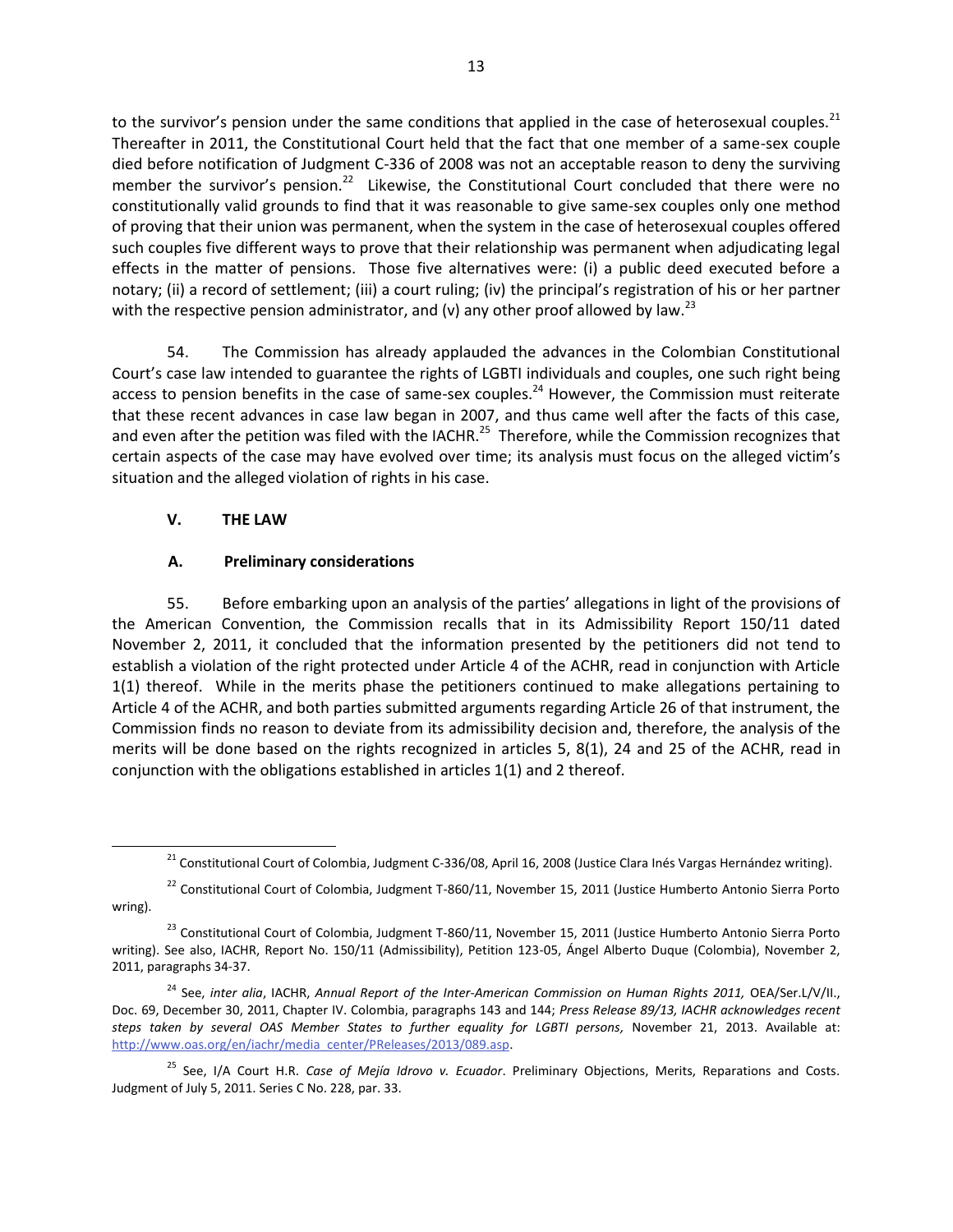**B. The right to equality and the prohibition of discrimination (Article 24 of the American Convention) read in conjunction with the obligations to respect and ensure rights and adopt domestic legal measures (articles 1(1) and 2 of the American Convention)**

56. Article 1(1) of the American Convention reads as follows:

The States Parties to this Convention undertake to respect the rights and freedoms recognized herein and to ensure to all persons subject to their jurisdiction the free and full exercise of those rights and freedoms, without any discrimination for reasons of race, color, sex, language, religion, political or other opinion, national or social origin, economic status, birth, or any other social condition.

57. Article 2 of the American Convention provides as follows:

Where the exercise of any of the rights or freedoms referred to in Article 1 is not already ensured by legislative or other provisions, the States Parties undertake to adopt, in accordance with their constitutional processes and the provisions of this Convention, such legislative or other measures as may be necessary to give effect to those rights or freedoms.

58. Article 24 of the American Convention states that

All persons are equal before the law. Consequently, they are entitled, without discrimination, to equal protection of the law.

59. Regarding these principles, the IACHR and the Inter-American Court of Human Rights (hereinafter "the Inter-American Court" or "the Court") have repeatedly held that the right to equality and nondiscrimination is the central, basic axis of the inter-American human rights system.<sup>26</sup> The Commission has also pointed out the various conceptions of the right to equality and nondiscrimination.<sup>27</sup> One conception is related to the prohibition of arbitrarily different treatment —with different treatment understood as meaning distinction, exclusion, restriction, or preference<sup>28</sup> - and another is related to the obligation of ensuring conditions of true equality for groups that have historically been excluded and are at greater risk of discrimination.<sup>29</sup>

60. The Inter-American Court has stated that "the notion of equality springs directly from the oneness of the human family and is linked to the essential dignity of the individual. That principle cannot be reconciled with the notion that a given group has the right to privileged treatment because of

<sup>26</sup> See, IACHR, Application before the Inter-American Court of Human Rights, *Case of Karen Atala and Daughters v. Chile*, September 17, 2010, par. 74; I/A Court H.R., *Juridical Condition and Rights of the Undocumented Migrants*. Advisory Opinion OC-18/03 of September 17, 2003. Series A No. 18, par. 173.5.

<sup>27</sup> See, *inter alia,* IACHR, Application before the Inter-American Court of Human Rights, *Case of Karen Atala and Daughters v. Chile*, September 17, 2010, par. 80.

<sup>28</sup> See, *inter alia,* UN, Human Rights Committee, General Comment 18, Non-Discrimination, 11/10/89, CCPR/C/37, paragraph 7; I/A Court H.R., *Juridical Condition and Rights of the Undocumented Migrants*. Advisory Opinion OC-18/03 of September 17, 2003. Series A No. 18, par. 92; IACHR. *Fourth Progress Report of the Rapporteurship on Migrant Workers and Their Families*, OEA/Ser. L/V/II.117, doc. 1 rev. 1, Annual Report of the IACHR 2002, March 7, 2003, par. 58.

<sup>29</sup> See, *inter alia,* IACHR, Application before the Inter-American Court of Human Rights, *Case of Karen Atala and Daughters v. Chile*, September 17, 2010, par. 80.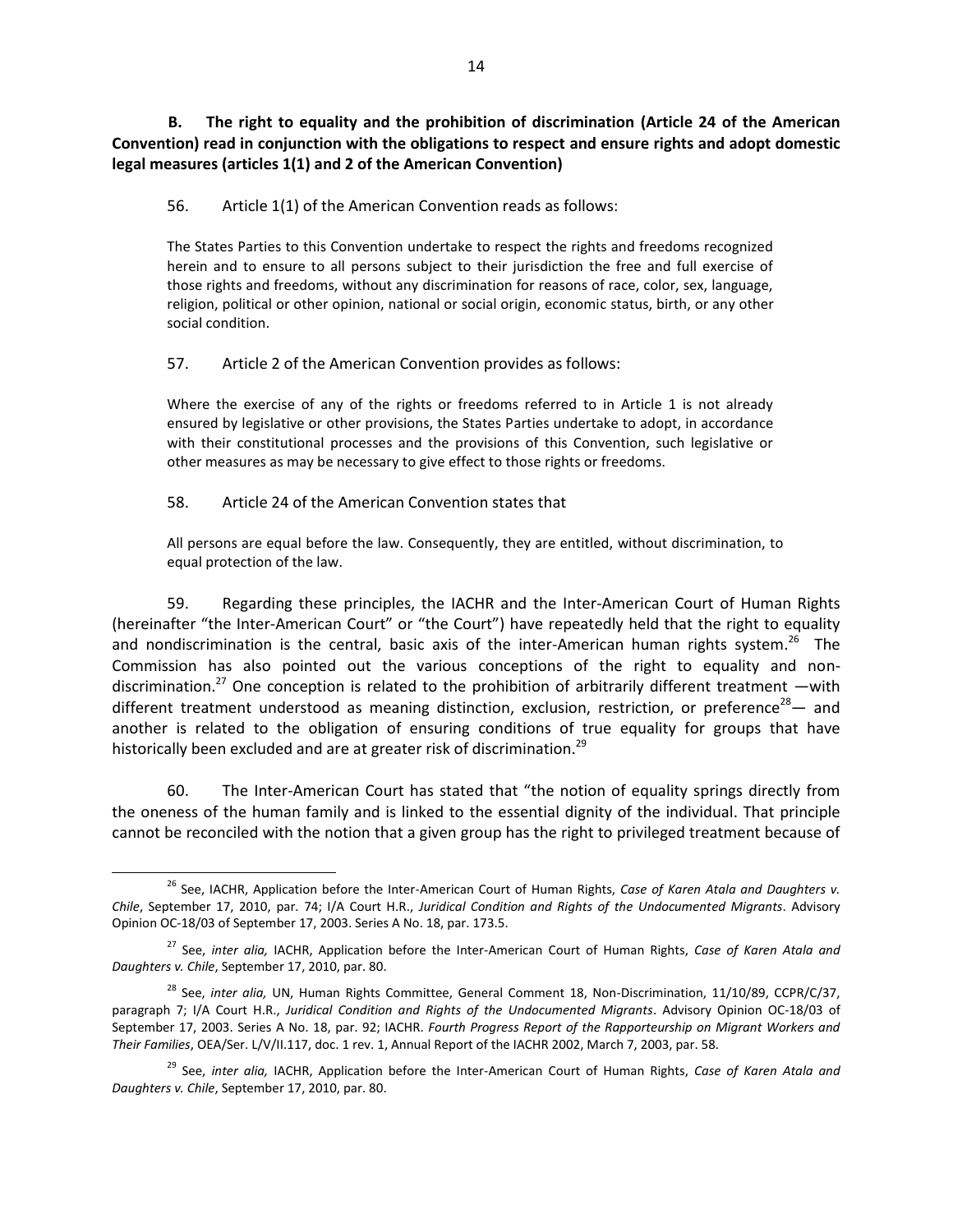its perceived superiority. It is equally irreconcilable with that notion to characterize a group as inferior and treat it with hostility or otherwise subject it to discrimination in the enjoyment of rights which are accorded to others not so classified." <sup>30</sup> Even more, the Court has indicated that at the present stage of development of international law, the fundamental principle of equality and non-discrimination has entered the realm of *jus cogens*. 31

61. In this vein, the Inter-American Court has repeatedly held that that there is an inseverable link between the obligation to respect and ensure human rights and the principle of equality and non-discrimination.<sup>32</sup> Furthermore, the right to equal protection of the law and non-discrimination means that States have an obligation to (i) abstain from enacting regulations that are discriminatory or have discriminatory effects on certain population groups in the exercise of their rights; (ii) eliminate discriminatory regulations; (iii) combat discriminatory practices, and (iv) establish norms and adopt the measures necessary to recognize and ensure the effective equality of all persons before the law.<sup>33</sup> Furthermore, the Court has held that States must refrain from taking any actions that in any way are either directly or indirectly aimed at creating situations of *de facto* or *de jure* discrimination.<sup>34</sup> States have an obligation to take positive measures to reverse or change discriminatory situations within their societies, situations that are prejudicial to a certain group of persons. This involves the special duty of protection that the State must exercise with respect to the actions and practices of third parties that, with its tolerance or acquiescence, create, maintain or foster discriminatory situations.<sup>35</sup>

62. As for the prohibition of any arbitrary difference in treatment, the Commission has written that

[w]hile the doctrine of the inter-American human rights system, like that of other human rights regimes, does not prohibit all distinctions in treatment in the enjoyment of protected rights and freedoms, it requires at base that any permissible distinctions be based upon objective and reasonable justification, that they further a legitimate objective, regard being had to the principles which normally prevail in democratic societies, and that the means are reasonable

<sup>32</sup> I/A Court H.R. *Juridical Condition and Rights of the Undocumented Migrants*. Advisory Opinion OC-18/03 of September 17, 2003. Series A No. 18, par. 85.

<sup>33</sup> IACHR, *The work, education and resources of women: the road to equality in guaranteeing economic, social and cultural rights,* OEA/Ser.L/V/II.143, Doc. 59, November 3, 2011, paragraph 17, citing from I/A Court H.R. *Case of the Girls Yean and Bosico v. Dominican Republic.* Preliminary Objections, Merits, Reparations and Costs. Judgment of September 8, 2005. Series C No. 130, par. 141; *Juridical Condition and Rights of the Undocumented Migrants*. Advisory Opinion OC-18/03 of September 17, 2003, Series A No. 18, par. 88; *Case of López Álvarez v. Honduras*. Preliminary Objections, Merits, Reparations and Costs. Judgment of February 1, 2006. Series C No. 141, par. 170; *Juridical Condition and Human Rights of the Child.* Advisory Opinion OC-17/02 of August 28, 2002. Series A No. 17, par. 44.

<sup>34</sup>*Cf.* I/A Court H.R. *Juridical Condition and Rights of the Undocumented Migrants.* Advisory Opinion OC-18/03 of September 17, 2003. Series A No. 18, par. 103; *Case of the Xákmok Kásek Indigenous Community v. Paraguay.* Merits, Reparations and Costs. Judgment of August 24, 2010. Series C No. 214, par. 271.

<sup>35</sup> I/A Court H.R. *Case of Atala Riffo and Daughters v. Chile*. Merits, Reparations and Costs. Judgment of February 24, 2012. Series C No. 239, par. 80, citing from, *inter alia*, *Juridical Condition and Rights of the Undocumented Migrants.* Advisory Opinion OC-18/03 of September 17, 2003. Series A No. 18.

<sup>&</sup>lt;sup>30</sup> I/A Court H.R. *Proposed Amendments of the Naturalization Provisions of the Constitution of Costa Rica. Advisory* Opinion OC-4/84 of January 19, 1984. Series A No. 4, par. 55.

<sup>31</sup> I/A Court H.R. *Case of Atala Riffo and Daughters v. Chile*. Merits, Reparations and Costs. Judgment of February 24, 2012. Series C No. 239, par. 79; I/A Court H.R. *Juridical Condition and Rights of the Undocumented Migrants.* Advisory Opinion OC-18/03 of September 17, 2003. Series A No. 18, par. 101;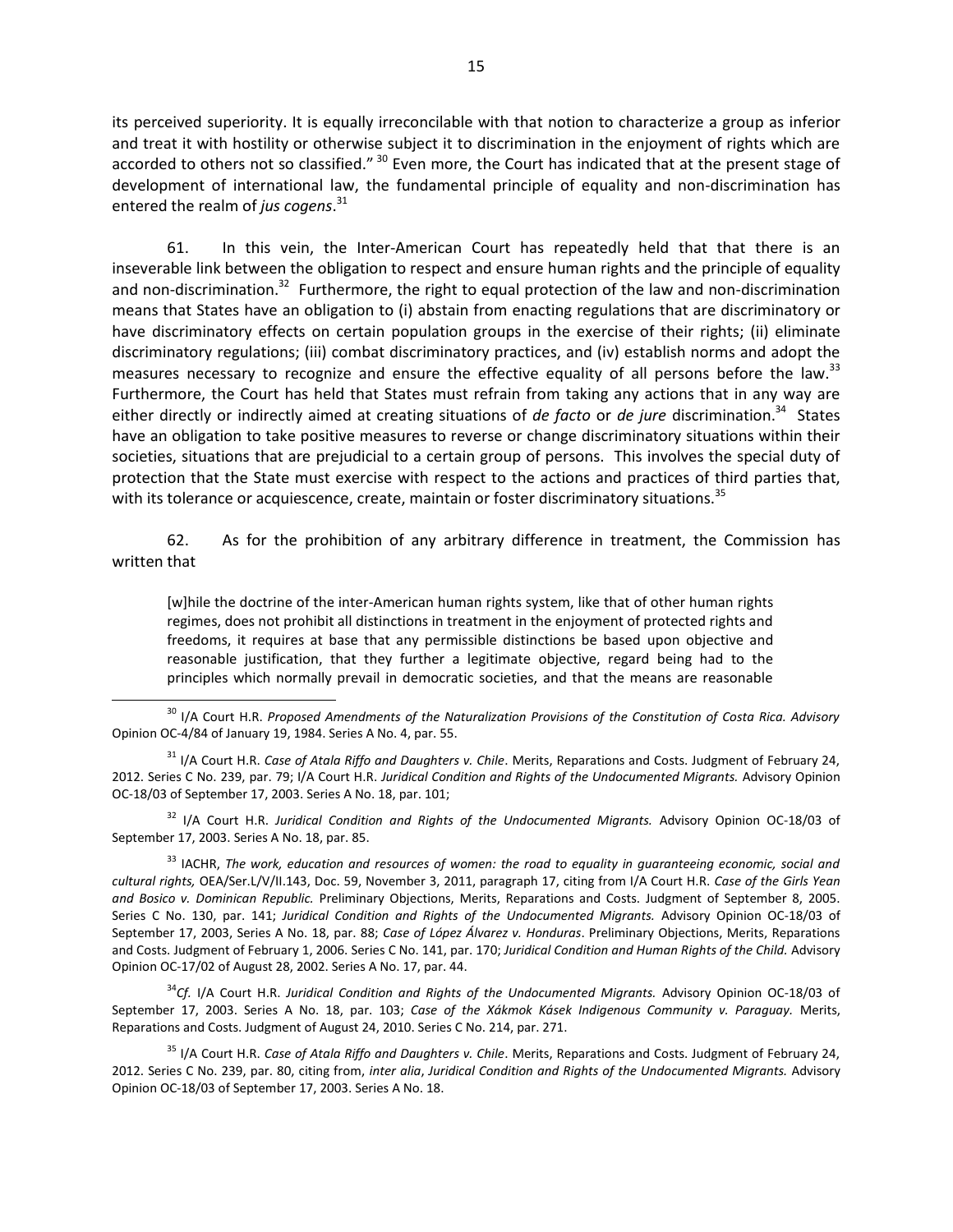and proportionate to the end sought. $36$  Distinctions based on grounds explicitly enumerated under pertinent articles of international human rights instruments are subject to a particularly strict level of scrutiny whereby states must show an especially weighty interest and compelling justification for the distinction.<sup>37</sup>

63. Thus, the IACHR has considered that a restriction must be based on very compelling reasons and that the burden of proof rests with the State. Hence, when a restriction is premised on a "suspect category," the Commission accepts the "reversal of the burden of proof" and the "presumption of invalidity."<sup>38</sup> In effect, the close scrutiny that must be done in the case of distinctions based on "suspect categories" serves to guarantee that the distinction is not based on the prejudices and/or stereotypes that generally surround suspect categories of distinction.<sup>39</sup> In practical terms, this means that after presenting such a distinction, the burden of proof falls on the State, and the general criteria must be subject to close scrutiny wherein it is not enough for the State to argue the existence of a legitimate goal; instead, the goal sought through the distinction must represent a particularly important purpose or a pressing social need.<sup>40</sup> Furthermore, it is not enough for the measure to be suitable or for a logical causal relationship to exist between it and the goal sought; instead, it must be strictly necessary to attain that goal, meaning that no other less harmful alternative exists.<sup>41</sup> Finally, to meet the proportionality requirement, the existence of an appropriate balance of interests in terms of the level of sacrifice and the level of benefit, must be argued. $42$ 

 $\overline{a}$ 

<sup>38</sup> See, *inter alia,* IACHR, *Access to justice for women victims of violence in the Americas*, OEA/Ser.L/V/II., Doc. 68, January 20, 2007, par. 58; IACHR, *The Situation of Persons of African Descent in the Americas,* OEA/Ser.L/V/II., Doc. 62, December 5, 2011, par. 91.

<sup>39</sup> IACHR, Application before the Inter-American Court of Human Rights, *Case of Karen Atala and Daughters v. Chile*, September 17, 2010, par. 88.

<sup>40</sup> See, *inter alia*, IACHR, *Access to Justice for Women Victims of Violence in the Americas,* OEA/Ser. L/V/II. doc.68, January 20, 2007, paragraphs 80, 83; *Report on Terrorism and Human Rights,* OEA/Ser.L/V/ll.116 Doc. 5 rev. 1 corr., October 22, 2002, par. 338; Report No. 4/01, *María Eugenia Morales de Sierra* (Guatemala), January 19, 2001, par. 36; *Annual Report 1999,*  Considerations regarding the compatibility of affirmative action measures designed to promote the political participation of women with the principles of equality and non-discrimination, Chapter VI; ECHR, *Salgueiro da Silva Mouta v. Portugal*, Application No. 33290/96, December 21, 1999, par. 29; *Belgian Linguistics (Merits)*, Judgment of 23 July 1968, p. 34; *Lustig-Prean and Beckett v. United Kingdom,* Applications Nos. 31417/96 and 32377/96, 27 September 1999, par. 80; *Smith v. Grady v. United Kingdom,* Applications Nos. 33985/96 and 33986/96, 27 September 1999, par. 87.

<sup>41</sup> See, *inter alia*, IACHR, Report No. 38/96, *X and Y* (Argentina), October 15, 1996, par. 74; *Access to Justice for Women Victims of Violence in the Americas,* OEA/Ser. L/V/II. doc.68, January 20, 2007, par. 83; ECHR, *Karner v. Austria*, Application No. 40016/98*,* 24 July 2003, par. 41; *Salgueiro da Silva Mouta v. Portugal*, Application No. 33290/96, December 21, 1999, par. 29; *Belgian Linguistics (Merits)*, Judgment of July 23, 1968, p. 34.

<sup>42</sup> IACHR, Application before the Inter-American Court of Human Rights, *Case of Karen Atala and Daughters v. Chile*, 17 September 2010, par. 89.

<sup>36</sup> See, *inter alia,* IACHR, Report No. 51/01, Case 9903, *Ferrer-Mazorra et al.* (United States), Annual Report of the Inter-American Commission on Human Rights 2000, OEA/Ser./L/V/II.111, doc. 20, rev., April 16, 2001, par. 238

<sup>37</sup> See, *inter alia,* IACHR, *Report on Terrorism and Human Rights,* OEA/Ser.L/V/ll.116 Doc. 5 rev. 1 corr., October 22, 2002, paragraph 338, citing, *inter alia, Repetto, Inés*, Supreme Court of Justice (Argentina), November 8, 1988, Judges Petracchi and Bacqué, par. 6*; Loving v. Virginia,* 388 US 1, 87 (1967); Eur. Court H.R., *Abdulaziz v. United Kingdom,* Judgment of 28 May 1985, Ser. A No. 94, par. 79.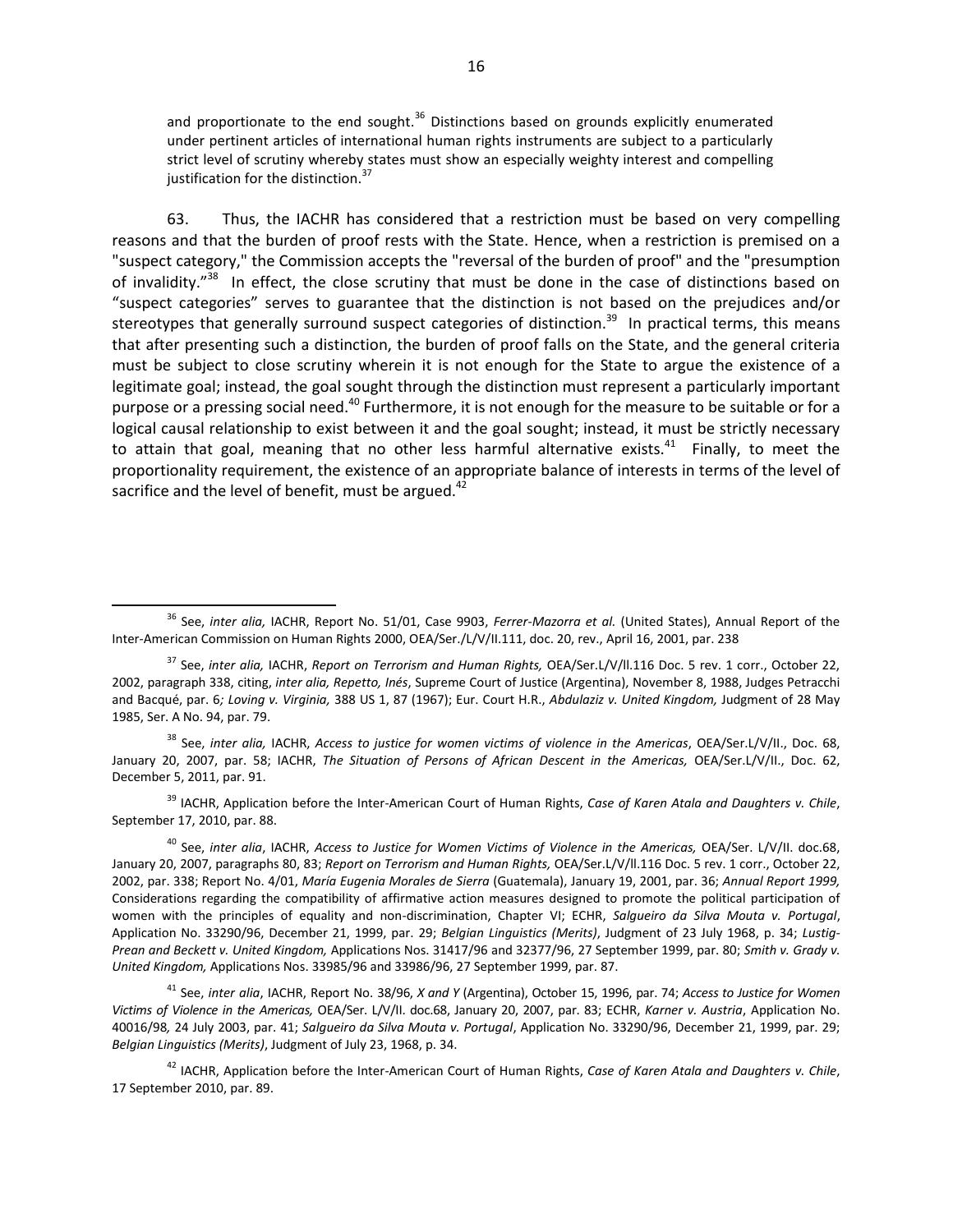64. Article 1(1) of the American Convention has been used to interpret the word "discrimination" that appears in Convention Article  $24.^{43}$  The Court has written that the specific criteria by virtue of which discrimination is prohibited do not constitute an exhaustive or limitative list, but merely illustrative. Consequently, the expression "any other social condition" in Article 1(1) of the Convention should be interpreted in the context of the most favorable option for the human being and in light of the evolution of fundamental rights in contemporary international law.<sup>44</sup>

65. Similarly, the organs of the inter-American system have concluded that sexual orientation<sup>45</sup> is a category protected by the ACHR. Accordingly the following has been established:

[b]earing in mind the general obligations to respect and guarantee the rights established in Article 1(1) of the American Convention, the interpretation criteria set forth in Article 29 of that Convention, the provisions of the Vienna Convention on the Law of Treaties, and the standards established by the European Court and the mechanisms of the United Nations […], the Inter-American Court establishes that the sexual orientation of persons is a category protected by the Convention. Therefore, any regulation, act, or practice considered discriminatory based on a person's sexual orientation is prohibited. Consequently, no domestic regulation, decision, or practice, whether by state authorities or individuals, may diminish or restrict, in any way whatsoever, the rights of a person based on his or her sexual orientation.<sup>46</sup>

66. The Court also observed that "the prohibition of discrimination due to sexual orientation should include, as protected rights, the conduct associated with the expression of homosexuality<sup>"47</sup> and explained that "the alleged lack of consensus in some countries regarding full respect for the rights of sexual minorities cannot be considered a valid argument to deny or restrict their human rights or to perpetuate and reproduce the historical and structural discrimination that these minorities have suffered."<sup>48</sup>

<sup>46</sup> I/A Court H.R. *Case of Atala Riffo and Daughters v. Chile*. Merits, Reparations and Costs. Judgment of February 24, 2012. Series C No. 239, par. 91.

<sup>47</sup> I/A Court H.R. *Case of Atala Riffo and Daughters v. Chile*. Merits, Reparations and Costs. Judgment of February 24, 2012. Series C No. 239, par. 139.

<sup>48</sup> I/A Court H.R. *Case of Atala Riffo and Daughters v. Chile*. Merits, Reparations and Costs. Judgment of February 24, 2012. Series C No. 239, par. 92.

<sup>43</sup> IACHR, Application before the Inter-American Court of Human Rights, *Case of Karen Atala and Daughters v. Chile*, 17 September 2010, par. 78.

<sup>44</sup> I/A Court H.R. *Case of Atala Riffo and Daughters v. Chile*. Merits, Reparations and Costs. Judgment of February 24, 2012. Series C No. 239, par. 85; *The Right to Information on Consular Assistance in the Framework of the Guarantees of the Due Process of Law*, Advisory Opinion OC-16/99, October 1, 1999. Series A No. 16, par. 115.

<sup>&</sup>lt;sup>45</sup> A person's sexual orientation is independent of his or her biological sex or gender identity. It has been defined as "each person's capacity for profound emotional, affectional and sexual attraction to, and intimate and sexual relations with, individuals of a different gender or the same gender or more than one gender." In international human rights law sexual orientation —like gender identity and gender expression— have been considered as personal characteristics in the sense that they are innate or inherent to the person (like race or ethnicity) and immutable, with immutable understood as a characteristic that is difficult to control and from which the person cannot divorce himself or herself without sacrificing his or her identity. See, *inter alia,* the Yogyakarta Principles on the Application of International Human Rights Law in relation to Sexual Orientation and Gender Identity, 2006; I/A Court H.R. *Case of Karen Atala Riffo and Daughters v. Chile.* Merits, Reparations and Costs. Judgment of February 24, 2012. Series C No. 239, paragraphs 87, 94.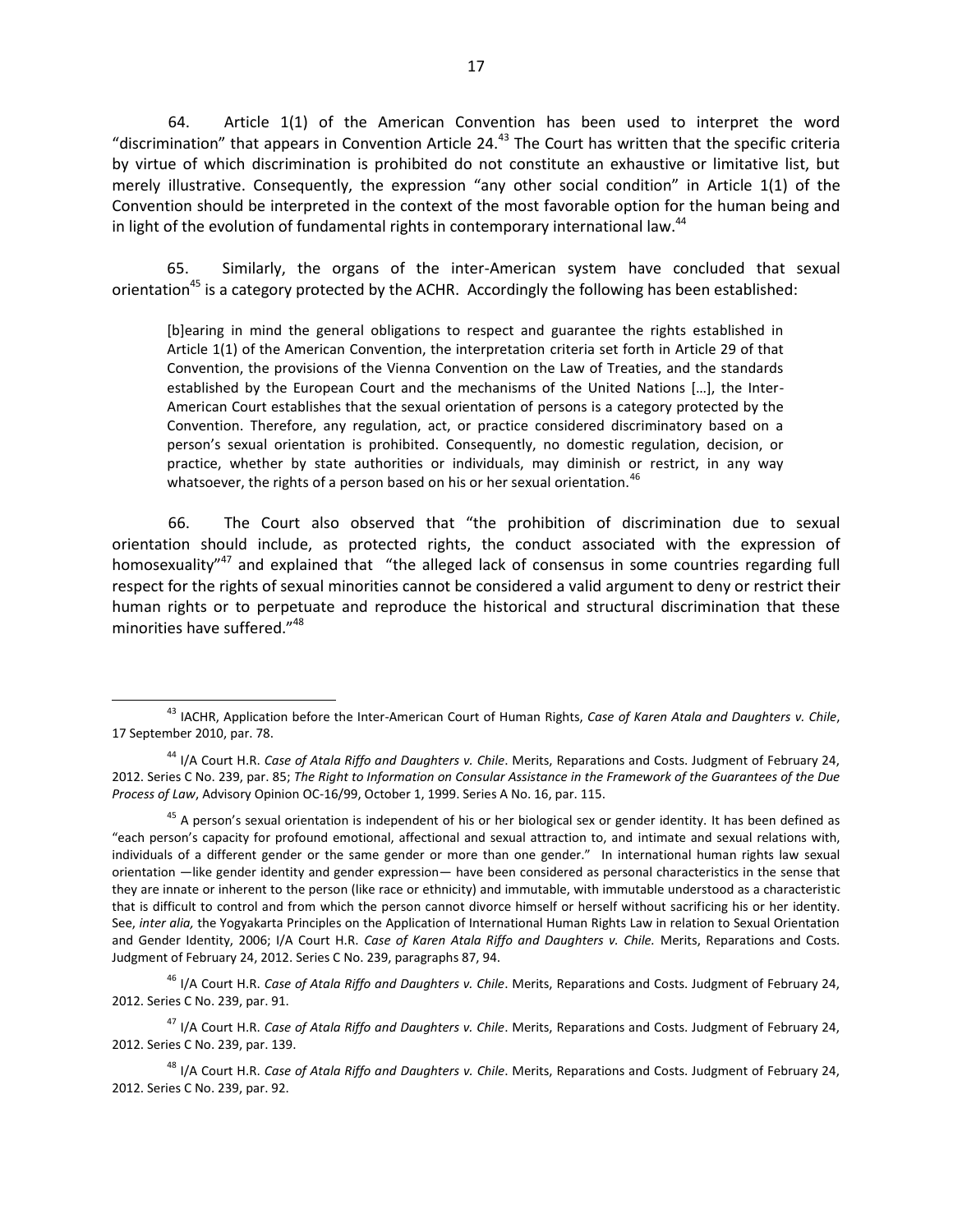67. Therefore, The IACHR defines discrimination based on sexual orientation as any distinction, exclusion, restriction or preference made against a person on the grounds that they are lesbian, gay or bisexual —or perceived as such—, which has the effect or the purpose —whether *de jure*  or *de facto*— <sup>49</sup> of impairing or nullifying the recognition, enjoyment or exercise, on the basis of equality, of human rights and fundamental freedoms, taking into account the social and cultural attributes that have been associated with those persons. Additionally, the Court has established that "[a]s regards the prohibition of discrimination based on sexual orientation, any restriction of a right would need to be based on rigorous and weighty reasons. Furthermore, the burden of proof is inverted, which means that it is up to the authority to prove that its decision does not have a discriminatory purpose or effect."<sup>50</sup>

68. On another level, various instruments and pronouncements underscore the indivisibility and interdependence of civil and political rights on the one hand, and economic, social and cultural rights on the other, and the duty of nondiscrimination and equality in the protection of these rights.<sup>51</sup> The organs of the inter-American system specifically, have already identified the right to social security, the right to health and labor rights as ESCR that emanate from the OAS Charter.<sup>52</sup>

<sup>50</sup> *Cf.* I/A Court H.R. *Case of Atala Riffo and Daughters v. Chile*. Merits, Reparations and Costs. Judgment of February 24, 2012. Series C No. 239, par. 124.

<sup>51</sup> IACHR, *The work, education and resources of women: the road to equality in guaranteeing economic, social and cultural rights,* OEA/Ser.L/V/II.143, Doc. 59, November 3, 2011, par. 29, citing, *inter alia,* IACHR, *Third Report on the Situation of Human Rights in Paraguay,* OEA/Ser./L./VII.110 doc. 52, March 9, 2001, par. 4; *See also*: *Vienna Declaration and Program of Action*, A/CONF.157/23, 12 July 1993, par. 5.

 <sup>49</sup> The IACHR understands that this discrimination can manifest itself either directly (intentional or "targeted") or indirectly (involuntary or "by outcome"), and the latter can be *de facto* —when it manifests itself in practice— or *de jure*  when it emanates from a law or a provision—. The Committee on Economic, Social and Cultural Rights has written that in order for States parties to "guarantee" that the Covenant rights will be exercised without discrimination of any kind, discrimination must be eliminated both formally and substantively: (i) formal discrimination: Eliminating formal discrimination requires ensuring that a State's constitution, laws and policy documents do not discriminate on prohibited grounds; (ii) Substantive discrimination: Merely addressing formal discrimination will not ensure substantive equality as envisaged and defined by Article 2(2). The effective enjoyment of Covenant rights is often influenced by whether a person is a member of a group characterized by the prohibited grounds of discrimination. Eliminating discrimination in practice requires paying sufficient attention to groups of individuals which suffer historical or persistent prejudice instead of merely comparing the formal treatment of individuals in similar situations. States parties must therefore immediately adopt the necessary measures to prevent, diminish and eliminate the conditions and attitudes which cause or perpetuate substantive or de facto discrimination*.* Direct discrimination also occurs when an individual is treated less favourably than another person in a similar situation for a reason related to a prohibited ground. Indirect discrimination refers to laws, policies or practices which appear neutral at face value, but have a disproportionate impact on the exercise of Covenant rights as distinguished by prohibited grounds of discrimination. UN, Committee on Economic, Social and Cultural Rights, *General Comment No. 20, Non-Discrimination in Economic, Social and Cultural Rights (art. 2, par. 2 of the International Covenant on Economic, Social and Cultural Rights)*. E/C.12/GC/20, July 2, 2009, paragraphs 8, 10.

<sup>52</sup> IACHR, *The work, education and resources of women: the road to equality in guaranteeing economic, social and cultural rights,* OEA/Ser.L/V/II.143, Doc. 59, November 3, 2011, par. 31, citing I/A Court H.R. *Case of Acevedo Buendía et al. ("Discharged and Retired Employees of the Office of the Comptroller") v. Peru.* Preliminary Objection, Merits, Reparations and Costs. Judgment of July 1, 2009, Series C No. 198, par. 106; IACHR, Report No. 38/09, Case 12,670, Admissibility and Merits, National Association of Ex-Employees of the Peruvian Social Security Institute *et al.* (Peru), March 27, 2009, par. 130; IACHR, Report No. 25/04, Petition12,361, Admissibility, Ana Victoria Sánchez Villalobos *et al.* (Costa Rica), March 11, 2004, paragraphs 52-70; IACHR, Report No. 27/09, Merits, Case 12,249, Jorge Odir Miranda Cortez *et al.* (El Salvador), March 20, 2009, paragraphs 77 and 79; IACHR, Report No. 100/01, Case 11,381, Milton García Fajardo *et al.* (Nicaragua), October 11, 2001, par. 95.; IACHR, Report No. 121/09, Petition 1186-04, Admissibility, Opario Lemoth Morris *et al.* (Buzos Miskitos) (Honduras), November 12, 2009, par. 50.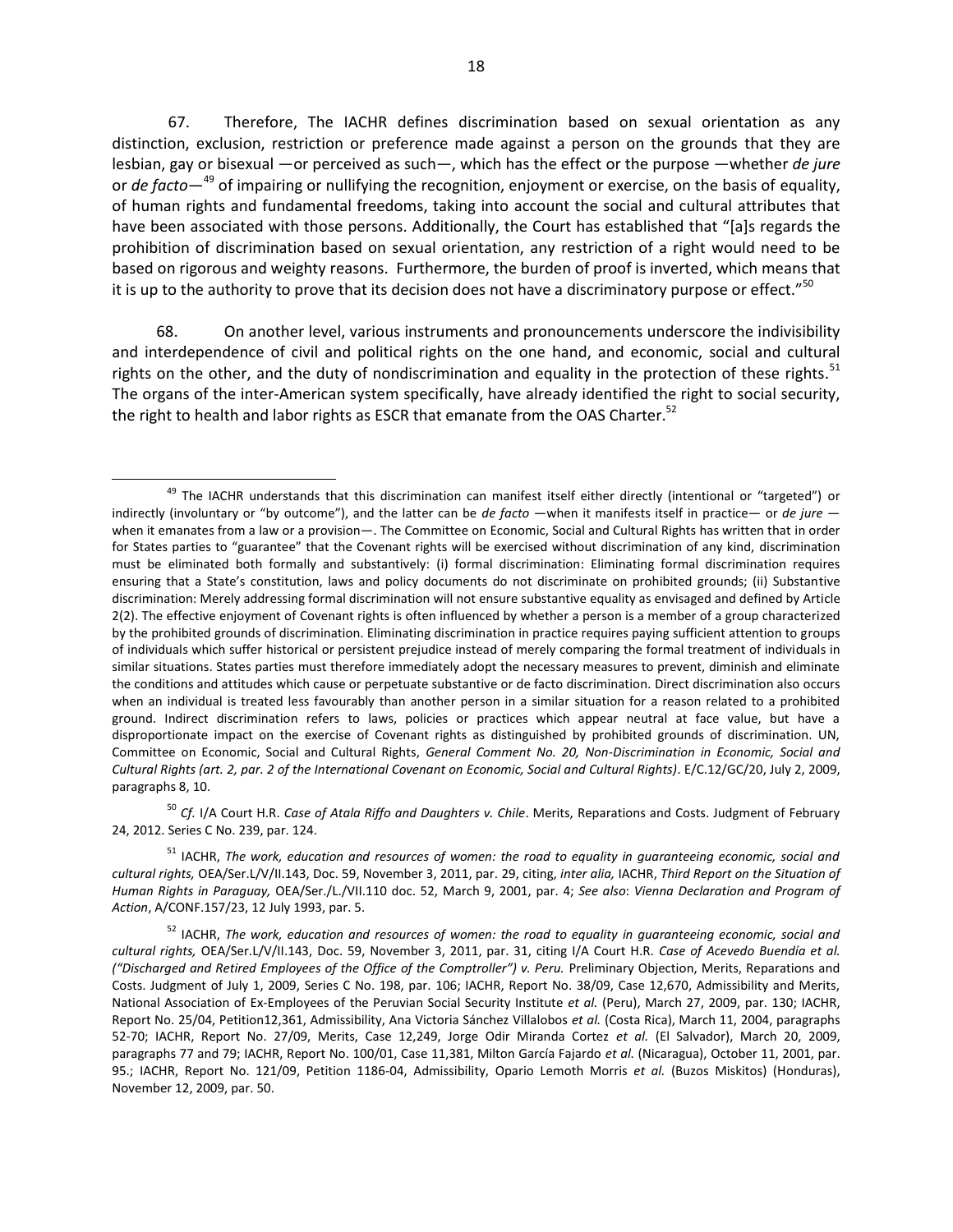69. In two cases whose circumstances were similar to those of this case, the UN Human Rights Committee found violations of the principle of equality and non-discrimination based on the fact that

while it was not open to the author to enter into marriage with his same-sex permanent partner, the Act does not make a distinction between married and unmarried couples but between homosexual and heterosexual couples. The Committee finds that the State party has put forward no argument that might demonstrate that such a distinction between same-sex partners, who are not entitled to pension benefits, and unmarried heterosexual partners, who are so entitled, is reasonable and objective. Nor has the State party adduced any evidence of the existence of factors that might justify making such a distinction. In this context, the Committee finds that the State party has violated article 26 of the Covenant by denying the author's right to his life partner's pension on the basis of his sexual orientation.<sup>53</sup>

#### **Application to the case at hand**

70. In this case, the petitioners allege that Mr. Duque was the target of unfair discrimination as he was denied his partner's survivor's pension based on his sexual orientation. The petitioners also argue that this discriminatory situation left Mr. Duque unprotected and adversely affected, *inter alia,* his chances of getting the health services he needed giving his condition as a person living with HIV. They also point out that the denial of Mr. Duque's legitimate right to the pension and his lack of protection generated in him a sense of stigmatization, mental suffering, and anxiety. For its part, the State argues that this case ought not to focus on determining whether Mr. Duque was the victim of discrimination, since a situation of this kind was bound to happen as a consequence of the mechanism of progressive realization in the area of ESCR and the margin of flexibility that States have to guarantee rights of this kind to all their inhabitants. The State further argues that this case concerns hypothetical damages, since there is no record showing that Mr. Duque did not have access to the medications needed to treat his illness.

71. At the international level before the Commission, the State has alleged that the facts of this case should be analyzed as a function of the progressive realization of the ESCR. The Commission reiterates that the obligation of "progressive realization" of the ESCR is related to: (i) the resources that the State earmarks to fulfill its obligations in this area; (ii) the organization of the State apparatus to guarantee these rights; (iii) satisfaction of the minimum essential levels, and (iv) the guarantee of fullest possible enjoyment of these rights in a given country at a given moment in time.<sup>54</sup>

<sup>53</sup> See, *inter alia,* UN, Human Rights Committee *X vs. Colombia*, Communication No. 1361/2005, CCPR/C/89/D/1361/2005, May 14, 2007, par. 7.2.; *Young vs. Australia*, Communication No. 941/2000, CCPR/C/78/D/941/2000, September 18, 2003, par. 10.4. For its part, the Court of Justice of the European Communities held that the refusal to grant the survivor's pension to life partners constitutes direct discrimination on grounds of sexual orientation, if surviving spouses and surviving life partners are in a comparable situation as regards that pension. Court of Justice of the European Communities, Case C-267/06, *Tadao Maruko v Versorgungsanstalt der deutschen Bühnen*, April 1, 2008. Information available at: [http://curia.europa.eu/en/actu/communiques/cp08/aff/cp080017en.pdf.](http://curia.europa.eu/en/actu/communiques/cp08/aff/cp080017en.pdf) It has also held that an occupational pension scheme in the form of a supplementary retirement pension paid to a member of a civil union and less than the amount paid had the same person been married may constitute discrimination based on sexual orientation if the civil union is between persons of the same sex and if the situation is legally and factually comparable to a marriage. Court of Justice of the European Communities, 147/08, *Jürgen Römer v Freie und Hansestadt Hamburg*, May 10, 2011. Information available at: [http://curia.europa.eu/juris/liste.jsf?language=en&num=C-147/08.](http://curia.europa.eu/juris/liste.jsf?language=en&num=C-147/08)

<sup>54</sup> See, *inter alia*, IACHR, *The Work, Education and Resources of Women: the Road to Equality in Guaranteeing Economic, Social and Cultural Rights,* OEA/Ser.L/V/II.143, Doc. 59, November 3, 2011, par. 49, citing UN, Committee on Continues…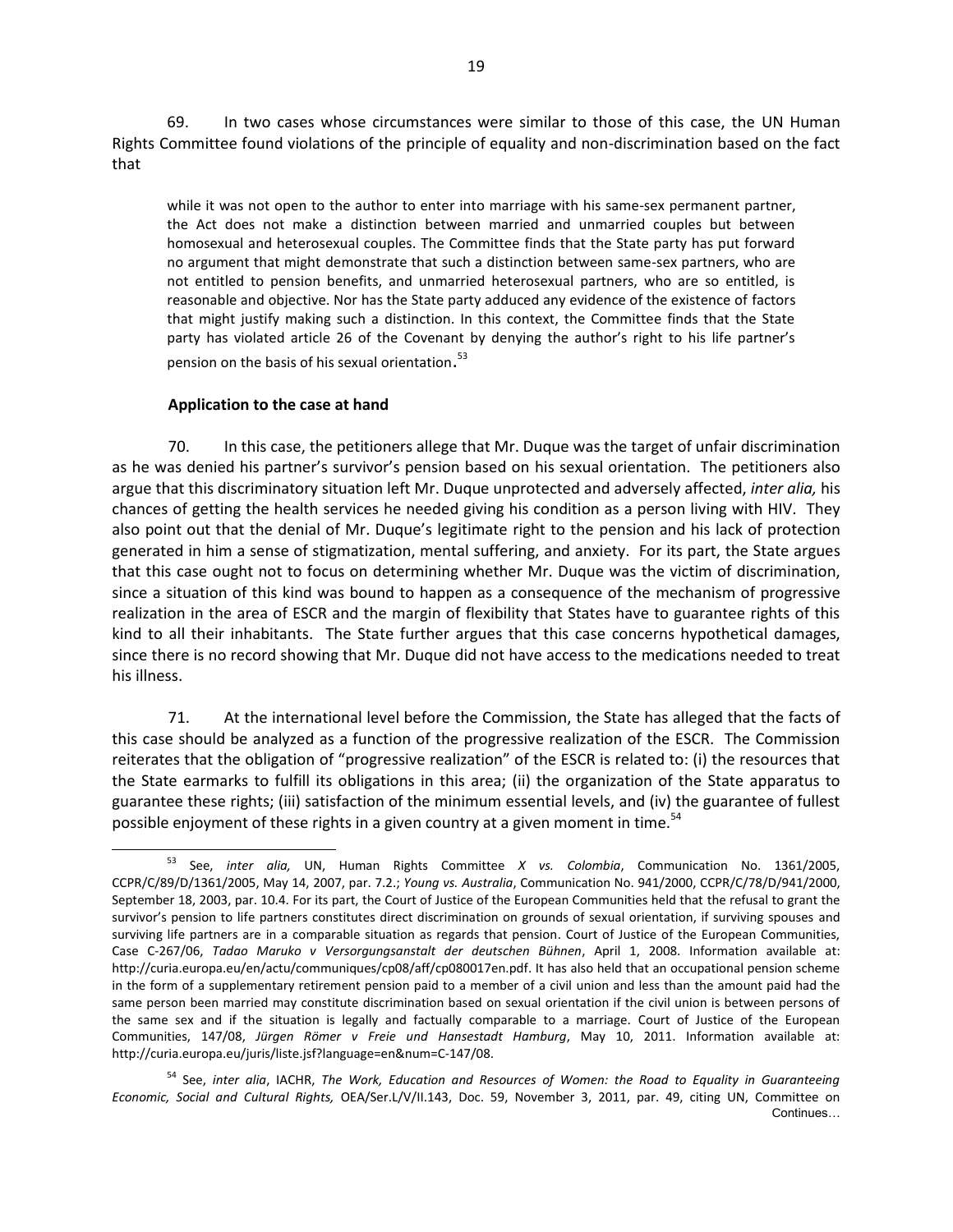72. However, the Commission believes that the argument concerning the progressive realization of the DESC does not apply to the instant case, because the quality, nature or scope of the survivor's pension or the service provided by health services in Colombia is not at issue. Instead, what is at issue is the application of a domestic norm that establishes exclusion for same-sex couples with regard to pension rights. The State, moreover, has neither argued nor demonstrated that Mr. Duque was unable to access the survivor's pension because of the country's economic or technical limitations. Furthermore, according to the facts established in this case, because of the mandatory nature of social security and the contributions that Mr. JOJG made, the material conditions were there for Mr. Duque to get the medical treatment he required, simply by ensuring his continued enrollment in the contributorbased health services regime.

73. The Commission notes that, in the instant case, the State submits that the concept of "progressive realization", when applied to social security rights, would allow to gradually extend the coverage group by group; hence, it argues, the denial of pensions to same-sex couples is a problem that has been remedied with the passage of time. However, the IACHR has already established that "the first obligation 'with immediate effect' arising from economic, social, and cultural rights consists of ensuring that those rights shall be exercised in conditions of equality and without discrimination".<sup>55</sup> That is to say that, while implementation of the ESCR involves an obligation of "progressive realization", the latter cannot be discriminatory.<sup>56</sup> In the instant case, the State has not explained what objective reason  $-$ and necessary according to the standard of strict scrutiny— would justify access to pension rights in the case of different-sex couples, as a question of "progressive" realization.

74. Since evaluating whether a distinction is "reasonable and objective" must be done on a case-by-case basis, the Commission, the Court, and other international courts and agencies have made use of a standard test involving several elements: (i) the existence of a legitimate goal; (ii) the suitability or logical means-to-end relationship between the goal sought and the distinction; (iii) the necessity, in order words, whether other less burdensome and equally suitable alternatives exist; and (iv) proportionality *strictu sensu*, i.e., the balance between the interests at stake and the level of sacrifice required from one party compared to the level of benefit of the other.<sup>57</sup>

l …continuation

Economic, Social and Cultural Rights, *General Comment 3: The Nature of States Parties' Obligations (paragraph 1 of Article 2 of the Covenant),* December 14, 1990; UN, Committee on Economic, Social and Cultural Rights, *General Comment No. 19, The right to social security (Article 9),* E/C.12/GC/19, February 4, 2008, paragraphs 59, 79; I/A Court H.R. *Case of Acevedo Buendía et al. ("Discharged and Retired Employees of the Comptroller") v. Peru,* Preliminary Objection, Merits, Reparations and Costs. Judgment of July 1, 2009. Series C No. 198, par. 105.

<sup>55</sup> IACHR, *Guidelines for preparation of progress indicators in the area of economic, social and cultural rights*, OEA/Ser.L/V/II.132, Doc. 14 rev. 1, 19 July 2008, par. 48.

<sup>56</sup> See, *inter alia*, IACHR, *The Work, Education and Resources of Women: the Road to Equality in Guaranteeing Economic, Social and Cultural Rights,* OEA/Ser.L/V/II.143, Doc. 59, November 3, 2011, par. 49, citing UN, Committee on Economic, Social and Cultural Rights, *General Comment 3: The Nature of States Parties' Obligations (paragraph 1 of Article 2 of the Covenant),* December 14, 1990; UN, Committee on Economic, Social and Cultural Rights, *General Comment No. 19, The right to social security (Article 9),* E/C.12/GC/19, February 4, 2008.

<sup>&</sup>lt;sup>57</sup> IACHR, Application before the Inter-American Court of Human Rights, Karen Atala and Daughters, September 17, 2010, par. 86.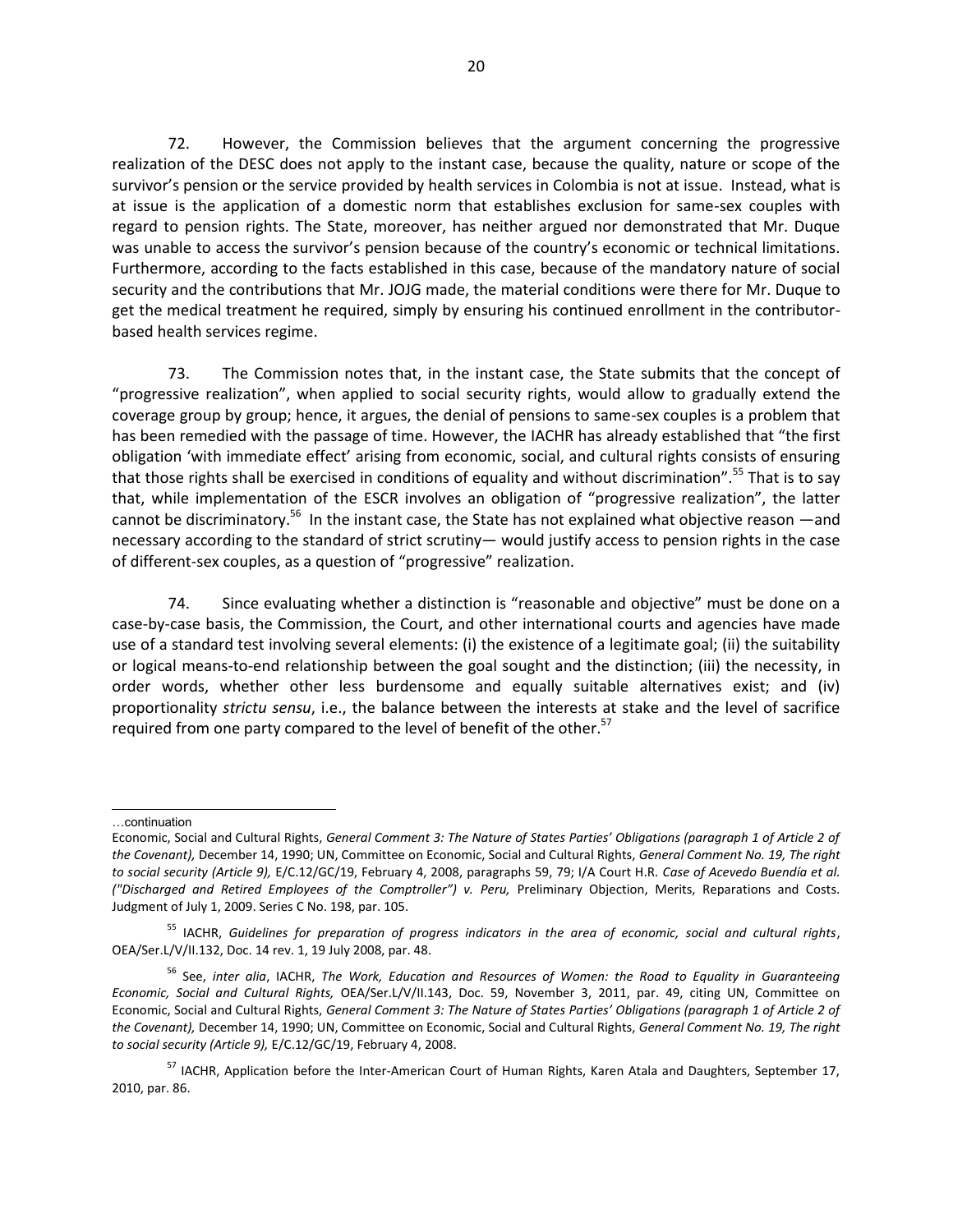75. Based on this, the Commission must now assess whether the exclusion of same sex couples from the right to a survivors' pension pursued a legitimate aim and, if so, whether such restriction complied with the requirements of suitability, necessity and proportionality.

76. In the chapter on established facts, the Commission has shown that the decision to deny Mr. Duque a survivor's pension as JOJG's permanent partner was expressly and exclusively based on the fact that they were a same-sex couple. The Commission notes that no other reasons were cited —not in the reply from COLFONDOS,<sup>58</sup> not in the *tutela action*, and not in the case file with the IACHR-. In particular, when confirming the lower-court ruling, the Twelfth Circuit Civil Law Court of Bogotá maintained that the exclusion of same-sex couples was justified based on the fact that the survivor's pension was intended to protect the family, understood as being "formed by the union of a man and a woman, the only beings capable of preserving the species through procreation."

77. In this vein, the Commission notes that the reasons to exclude the alleged victim from the right to a survivor's right, which were given both by administrative and judicial authorities, stemmed from the need to "protect the family". Preliminarily, the Commission considers that such purpose could, in the abstract, constitute legitimate goals that the State could pursue when restricting rights.

78. However, as for the suitability requirement, the Commission finds that the reasoning offered by administrative and judicial authorities works only if one assumes a narrow and stereotyped understanding of the concept of family, which arbitrarily excludes diverse forms of families such as those formed by same-sex couples, which are deserving of equal protection under the American Convention. In effect, the Inter-American Court has established that "the American Convention does not define a limited concept of family, nor does it only protect a 'traditional' model of the family".<sup>59</sup> The Commission considers that there is no causal relationship between the means used and the goal pursued, failing to satisfy the suitability requirement. Hence the other requirements for the legitimacy of the restriction need not be examined.

79. Furthermore, the fact that subsequent case law of the Constitutional Court expanded legal protection to include all types of families shows that there was no reason to maintain that narrow concept of family.<sup>60</sup>

80. In this connection, the Commission reiterates that the Inter-American Court has established in its case law that it is aware that domestic judges and courts are bound to respect the rule of law, and therefore, they are bound to apply the provisions in force within the legal system.<sup>61</sup> But

 $\overline{a}$ <sup>58</sup> In effect, COLFONDOS' reply makes it clear that the specific circumstances of Mr. JOJG and Mr. Duque were not examined, since the request was rejected based on the automatic application of the norms in force at the time (articles 47 and 74 of Law 100 of 1993, Article 1 of Law 54 of 1990 and Article 10 of Decree 1889 of 1994), which provided that the only legally recognized civil unions were those between a man and a woman.

<sup>59</sup> I/A Court H.R. *Case of Atala Riffo and Daughters v. Chile*. Merits, Reparations and Costs. Judgment of February 24, 2012. Series C No. 239, par. 142. *See also:* ECHR, Vallianatos and others v. Greece, Applications nos. 29381/09 y 32684/09, 7 november 2013, par. 73; Case of P.B. and J.S. v. Austria, Application No. 18984/02, 22 July 2010, par. 30; Schalk and Kopf v. Austria, Application No. 30141/04, 24 June 2010, par. 94.

<sup>60</sup> *See also:* ECHR, Kozak v. Poland, Application No. 13102/02, 2 June 2010, par. 99.

<sup>61</sup> I/A Court H.R. *Case of Almonacid Arellano et al. v. Chile*. Preliminary Objections, Merits, Reparations and Costs. Judgment of September 26, 2006. Series C No. 154, par. 124; I/A Court H.R., *Case of La Cantuta v. Peru*. Merits, Reparations and Costs. Judgment of November 29, 2006. Series C No. 162, par. 173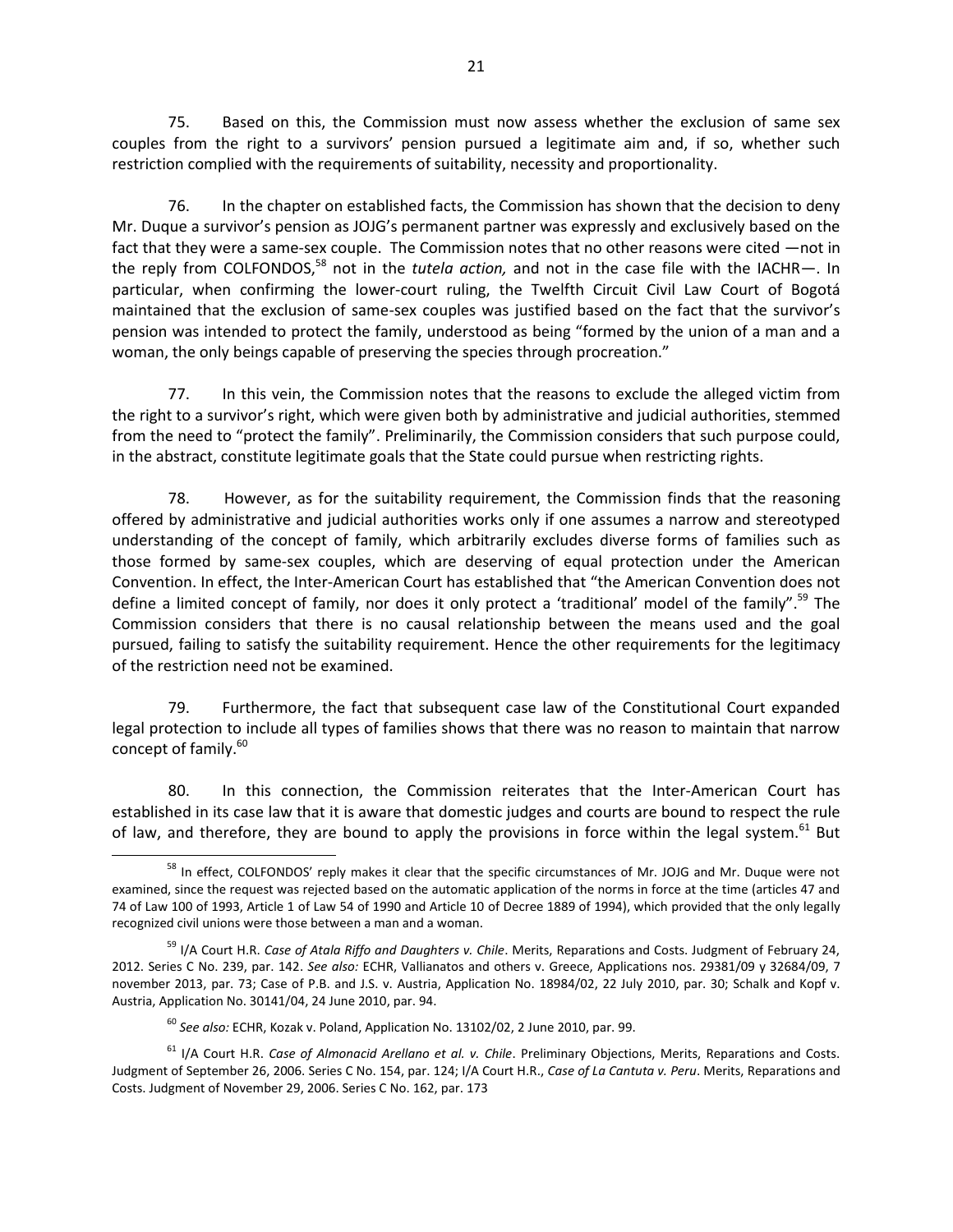when a State has ratified an international treaty such as the American Convention, its judges, as part of the State, are also bound by such Convention. This forces them to see that all the effects of the provisions embodied in the Convention are not adversely affected by the enforcement of laws which are contrary to its object and purpose and that have not had any legal effects since their inception. In other words, the Judiciary must exercise an *ex officio* "conventionality control" between the domestic legal provisions which are applied to specific cases and the American Convention on Human Rights, within their respective spheres of competence and the corresponding procedural regulations. In this task, the judges and organs for the administration of justice must take into account not only the treaty, but also its interpretation by the Inter-American Court, as the final interpreter of the American Convention.<sup>62</sup>

81. In view of the above, the Commission finds that the State violated the principle of equal justice and non-discrimination, recognized in Article 24 of the American Convention, read in conjunction with the obligations to respect and ensure the rights, as set forth in articles 1(1) and 2 of the Convention, to the detriment of Ángel Alberto Duque.

- **C. Rights to judicial guarantees and to judicial protection (Articles 8(1) and 25(1) of the American Convention), read in conjunction with the obligation to respect rights (Article 1(1) of the American Convention).**
- 82. Article 8(1) of the American Convention reads as follows:

1. Every person has the right to a hearing, with due guarantees and within a reasonable time, by a competent, independent, and impartial tribunal, previously established by law, in the substantiation of any accusation of a criminal nature made against him or for the determination of his rights and obligations of a civil, labor, fiscal, or any other nature.

83. Article 25(1) of the American Convention provides that:

1. Everyone has the right to simple and prompt recourse, or any other effective recourse, to a competent court or tribunal for protection against acts that violate his fundamental rights recognized by the constitution or laws of the state concerned or by this Convention, even though such violation may have been committed by persons acting in the course of their official duties.

84. As for the scope of the right to judicial protection, both the Commission and the Court have held that judicial protection applies not only with respect to the rights contained in the Convention, but also those recognized by a State's Constitution and laws. $^{63}$  Further, as Article 8(1) provides, when determining a person's rights and obligations of a criminal, civil, labor, fiscal or any other nature, "due guarantees" must be observed that ensure the right to due process, in accordance with the

<sup>62</sup> I/A Court H.R., *Case of Furlan and Family v. Argentina*. Preliminary Objections, Merits, Reparations and Costs. Judgment of August 31, 2012. Series C No. 246, par. 303; I/A Court H.R., *Case of Boyce et al. v. Barbados*. Preliminary Objection, Merits, Reparations and Costs. Judgment of November 20, 2007. Series C No. 169, par. 78; I/A Court H.R. *Case of Almonacid Arellano et al. v. Chile*. Preliminary Objections, Merits, Reparations and Costs. Judgment of September 26, 2006. Series C No. 154, par. 124.

<sup>63</sup> See, *inter alia,* I/A Court H.R. *Case of the Dismissed Congressional Employees (Aguado Alfaro et al) v. Peru.* Preliminary Objections, Merits, Reparations and Costs. Judgment of November 24, 2006. Series C No. 158, par. 122; *Case of Claude Reyes et al. v. Chile*. Merits, Reparations and Costs. Judgment of September 19, 2006. Series C No. 151, par. 128; *Case of Yatama v. Nicaragua*. Preliminary Objections, Merits, Reparations and Costs. Judgment of June 23, 2005. Series C No. 127, par. 167; and IACHR, Report No. 27/09, Merits, Case 12,249, Jorge Odir Miranda Cortez et al, El Salvador, March 20, 2009, par. 43.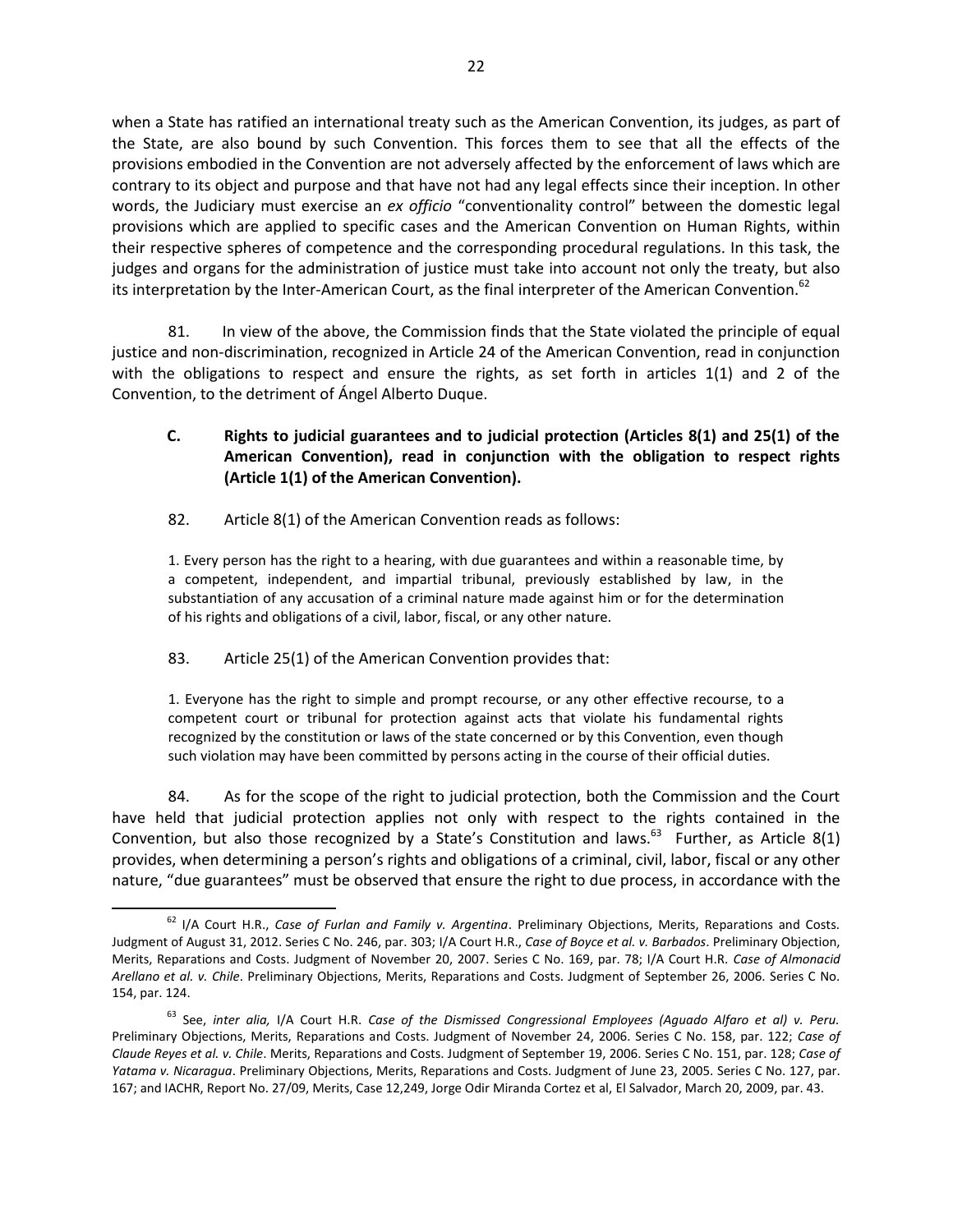corresponding procedure.<sup>64</sup> Further, decisions adopted by domestic bodies that could affect human rights should be duly substantiated; otherwise, they would be arbitrary.<sup>65</sup>

85. The Court has also written that Article 25(1) of the Convention makes it incumbent upon the State to offer, to all persons subject to its jurisdiction, an effective judicial remedy against acts that violate a person's fundamental rights, since the absence of such a remedy leaves individuals defenseless.<sup>66</sup> This guarantee "is one of the fundamental pillars not only of the American Convention, but of the very rule of law in a democratic society in the terms of the Convention."<sup>67</sup>

86. For such a remedy to exist, it is not sufficient that it be provided by the Constitution or by law or that it be formally recognized; rather, it must also be truly effective in establishing whether there has been a violation of human rights and in providing redress. <sup>68</sup> A remedy which proves illusory because of the general conditions prevailing in the country, or even in the particular circumstances of a given case, cannot be considered effective.<sup>69</sup> Moreover, for the State to be in compliance with the provisions of Article 25(1) of the Convention, it is not enough for the resources to exist formally; instead, they must also be effective;<sup>70</sup> in other words, they must afford the individual a real possibility of filing a remedy to obtain judicial protection. $71$ 

87. As for the relationship between the right recognized in Article 25 of the Convention and the obligations set forth in articles 1(1) and 2 thereof, the Court has written that:

<sup>69</sup> See, *inter alia,* I/A Court H.R. *Case of Baldeón García v. Peru*. Merits, Reparations and Costs. Judgment of April 6, 2006. Series C No. 147, par. 145; *Case of Almonacid Arellano et al. v. Chile*. Preliminary Objections, Merits, Reparations and Costs. Judgment of September 26, 2006. Series C No. 154, par. 111; IACHR, Report No. 100/01, Case 11,381, Milton García Fajardo *et al.*, Nicaragua, October 11, 2001, par. 81

<sup>70</sup> See, *inter alia*, I/A Court H.R. *Case of Tibi v. Ecuador*. Judgment of September 7, 2004. Series C No. 114, par. 131; *Case of Maritza Urrutia*. Judgment of November 27, 2003. Series C No. 103, par. 117; and *Case of Juan Humberto Sánchez.* Judgment of June 7, 2003. Series C No. 99, par. 121; IACHR, Report No. 133/99, Case 11,725, Carmelo Soria Espinoza, Chile, November 19, 1999, par. 88.

<sup>71</sup> I/A Court H.R. *Case of Yatama v. Nicaragua*. Preliminary Objections, Merits, Reparations and Costs. Judgment of June 23, 2005. Series C No. 127, par. 169.

<sup>64</sup> I/A Court H.R. *Case of Yatama v. Nicaragua*. Preliminary Objections, Merits, Reparations and Costs. Judgment of June 23, 2005. Series C No. 127, par. 148; IACHR, Report No. 83/09, Case 11,732, Merits, Horacio Anibal Schillizzi Moreno, Argentina, August 6, 2009, par. 53

<sup>65</sup> *Cf.* I/A Court H.R. *Case of Yatama v. Nicaragua*. Preliminary Objections, Merits, Reparations and Costs. Judgment of June 23, 2005. Series C No. 127, par. 152.

<sup>66</sup> I/A Court H.R. *Case of Yatama v. Nicaragua*. Preliminary Objections, Merits, Reparations and Costs. Judgment of June 23, 2005. Series C No. 127, par. 167.

<sup>67</sup> See, *inter alia,* I/A Court H.R. *Case of Castillo Páez v. Peru*. Merits. Judgment of November 3, 1997. Series C No. 34, par. 82; *Case of Claude Reyes et al. v. Chile*. Merits, Reparations and Costs. Judgment of September 19, 2006. Series C No. 151, par. 131; *Case of Castañeda Gutman v. Mexico*. Preliminary Objections, Merits, Reparations and Costs. Judgment of August 6, 2008. Series C No. 183, par. 78.

<sup>68</sup> See, *inter alia,* I/A Court H.R. *Judicial Guarantees in States of Emergency (Arts. 27(2), 25 and 8 American Convention on Human Rights),* Advisory Opinion OC-9/87 of October 6, 1987. Series A No. 9, par. 24; I/A Court H.R. *Case of the "Five Pensioners" v. Peru.* Merits, Reparations and Costs. Judgment of February 28 2003. Series C No. 98, par. 136; IACHR, Report No. 30/97, Case 10,087, Gustavo Carranza, Argentina, September 30, 1997, par. 74; IACHR, Report No. 48/00, Case 11,166, Walter Humberto Vásquez Vejarano, Peru, April 13, 2000, par. 84; IACHR, Report No. 83/09, Case 11,732, Merits, Horacio Anibal Schillizzi Moreno, Argentina, August 6, 2009, par. 58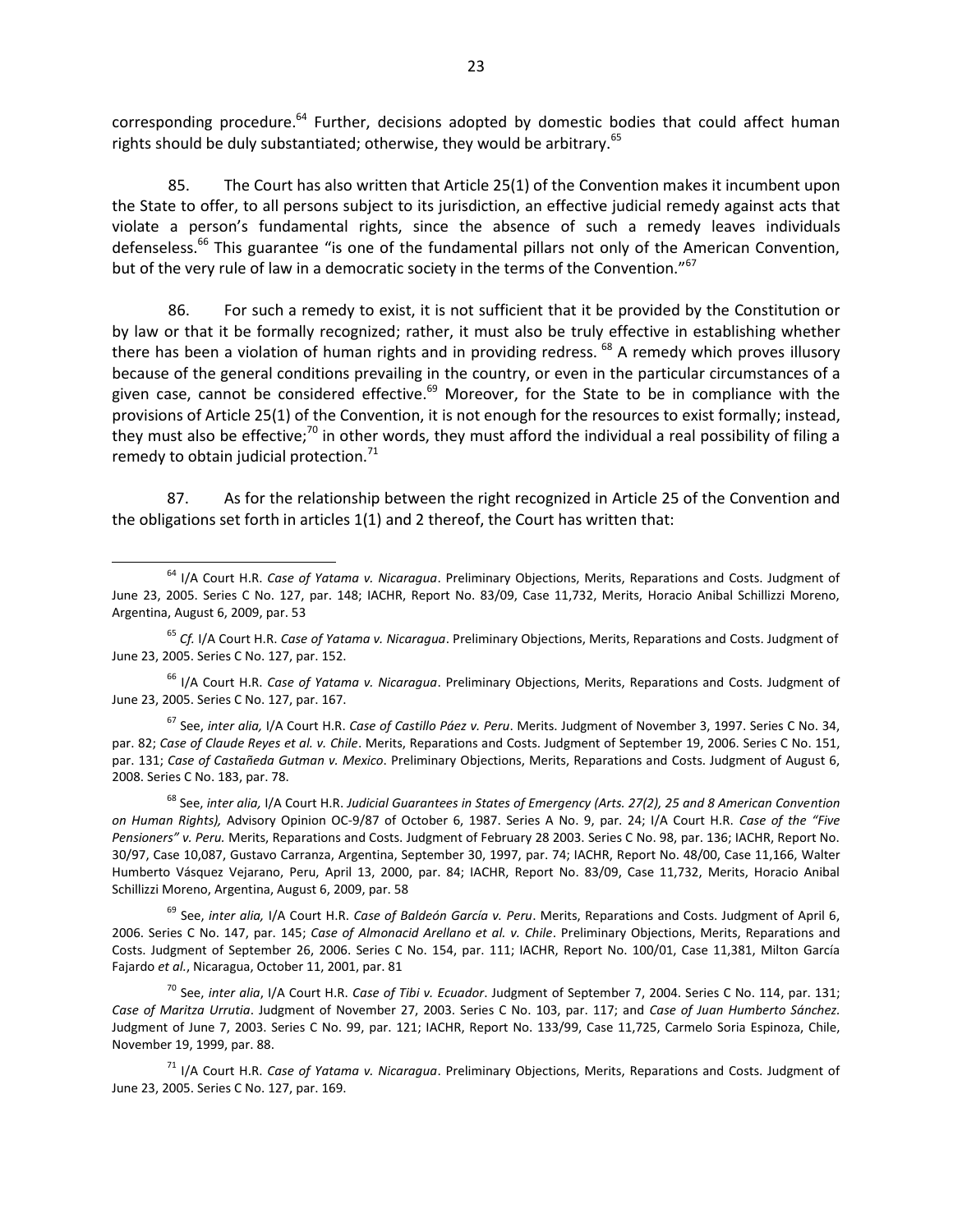Article 25 is closely linked to the general obligation in Article 1.1 of the American Convention, in that it assigns duties of protection to the States Parties through their domestic legislation, from which it is clear that the State has the obligation to design and embody in legislation an effective recourse, and also to ensure the due application of said recourse by its judicial authorities.<sup>72</sup> At the same time, the State's general duty to adapt its domestic law to the stipulations of said Convention in order to guarantee the rights enshrined in it, established in Article 2, includes the enactment of regulations and the development of practices that seek to achieve an effective observation of the rights and liberties enshrined in it, as well as the adoption of measures to suppress the regulations and practices of any nature that imply a violation to the guarantees established in the Convention.<sup>7</sup>

88. The Court has also held that under the principle of non-discrimination recognized in Article 1(1) of the American Convention, in order to ensure access to justice in the case of members of at-risk groups, it is essential "that States offer effective protection that considers the particularities, social and economic characteristics, as well as the situation of special vulnerability, customary law, values, customs, and traditions."<sup>74</sup>

89. The IACHR has maintained that the lack of judicial guarantees and the lack of sensitivity in justice operators regarding racial discrimination deepen the sense of resignation among discriminated groups, and perpetuate segregation and exclusion patterns.<sup>75</sup> The Inter-American Court has also made reference to a lack of willingness to help, a lack of sensitivity and incompetence among civil servants in conducting investigations and domestic juridical proceedings<sup>76</sup> and has written that the use of abstract, stereotyped and/or discriminatory arguments to justify court decisions constitutes discriminatory treatment.<sup>77</sup> Likewise, on the subject of gender stereotypes and access to justice, the I/A Court has written that practices based on persistent, socially-dominant gender stereotypes are exacerbated when the stereotypes are reflected, either implicitly or explicitly, in policies and practices and, particularly, in the reasoning and language of the judicial police authorities.<sup>78</sup>

 $\overline{a}$ 

<sup>72</sup> See, *inter alia,* I/A Court H.R. *Case of the "Street Children" (Villagrán Morales et al.) v. Guatemala*. Merits. Judgment of November 19, 1999. Series C No. 63, par. 237; *Case of the Mayagna (Sumo) Awas Tingni Community v. Nicaragua*. Merits, Reparations and Costs. Judgment of August 31, 2001. Series C No. 79, par. 135; *Case of the Yakye Axa Indigenous Community v. Paraguay.* Merits, Reparations and Costs. Judgment of June 17, 2005. Series C No. 125, par. 99.

<sup>73</sup> See, *inter alia,* I/A Court H.R. *Case of Reverón Trujillo v. Venezuela*. Preliminary Objection, Merits, Reparations and Costs. Judgment of June 30, 2009. Series C No. 197, par. 60, citing the *Case of Castillo Petruzzi et al. v. Peru.* Merits, Reparations and Costs. Judgment of May 30, 1999. Series C No. 52, par. 207.

<sup>74</sup> See, *inter alia*, I/A Court H.R. *Case of Rosendo Cantú et al. v. Mexico*. Preliminary Objection, Merits, Reparations and Costs. Judgment of August 31, 2010. Series C No. 216, par. 184; *Case of Fernández Ortega et al. v. Mexico*. Preliminary Objection, Merits, Reparations and Costs. Judgment of August 30, 2010. Series C No. 215, par. 200.

<sup>&</sup>lt;sup>75</sup> Cf. IACHR, The Situation of Persons of African Descent in the Americas, OEA/Ser.L/V/II., Doc. 62, December 5, 2011, par. 139.

<sup>76</sup> I/A Court H.R. *Case of Rosendo Cantú et al. v. Mexico.* Preliminary Objection, Merits, Reparations and Costs. Judgment of August 31, 2010. Series C No. 216, par. 181.

<sup>77</sup> I/A Court H.R. *Case of Atala Riffo and Daughters v. Chile*. Merits, Reparations and Costs. Judgment of February 24, 2012. Series C No. 239, par. 146.

<sup>78</sup> *Cf.* I/A Court H.R. *Case of González et al. ("Cotton Field") v. Mexico*. Preliminary Objection, Merits, Reparations and Costs. Judgment of November 16, 2009. Series C No. 205, par. 401.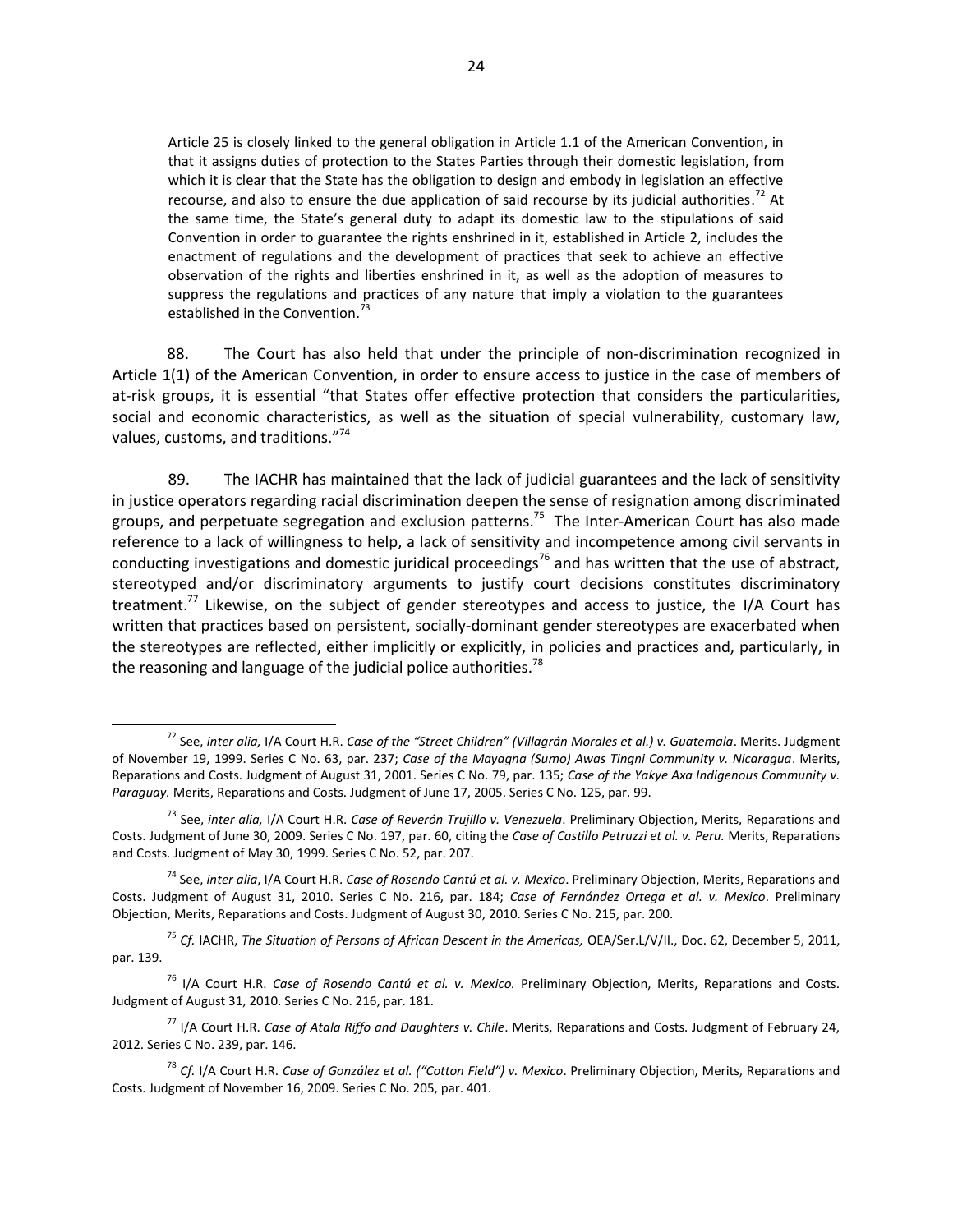90. The Commission observes that courts have to take multiple factors into account, one of which is the nature of the legal interest or right at stake. For example, the European Court of Human Rights found that judicial guarantees —specifically the guarantee of a reasonable time period— had been violated in domestic court proceedings involving a person living with HIV, since what was at stake in the contested proceedings was of crucial importance to the petitioner given the nature of his illness; hence, his case called for "exceptional diligence".<sup>79</sup>

91. The petitioners observed that the Colombian authorities narrowly interpreted and applied the laws on social security and pension substitution, and the responses to the *tutela* actions failed to afford due process with the necessary guarantees. The State, for its part, argued that Mr. Duque's access to justice was in no way restricted; the fact that the decisions of first and second instance did not go in his favor did not mean that due process was denied. It also pointed out that the refusal of the judges presiding over the *tutela* actions was not because he was homosexual; instead, the State alleged, it was due to the fact that no provision in Colombian domestic law contemplated the situation his case raised.

92. The Commission observes that the judges who presided over the *tutela* action filed by Mr. Duque expressly stated that *tutela* was not the proper remedy by which to challenge a provision that excluded him as the beneficiary of JOJG's survivor's pension; this was, in the eyes of the court, an "elementary application of legal and constitutional norms." The State, however, has repeatedly argued to the Commission that "*tutela* [is the] adequate and effective remedy by which to correct an improper interpretation of the law in force in the area of social security," <sup>80</sup> since the Constitutional Court has held that "although a survivor's pension is an economic benefit, it has also been classified as a basic right."<sup>81</sup>

93. The Commission must again point out that this case is not about the right to the survivor's pension *per se*; instead, it is about the discriminatory nature of the provisions that denied same-sex couples' access to a survivor's pension. The purpose of the *tutela* action was to question the validity of that exclusion, which precluded analysis of the other relevant requirements to qualify for the requested pension. However, the judges presiding over the *tutela* action neglected their duty to examine the questions put to them and instead narrowed the scope of the *tutela*, which is contrary to the Convention and to the constitutional case law that the State itself cited. The Commission therefore considers that because of the referral to the ordinary courts and the failure to address the questions raised, Mr. Duque did not have an effective judicial remedy to challenge the rationality, reasonableness and proportionality of the provision that excluded him as a beneficiary of his permanent partner's survivor's pension.

94. The Commission also notes that the merits of the *tutela* action, i.e. justification, rationality and proportionality of the provisions being challenged, were not duly analyzed by the courts; instead, the courts threw them out based on a dogmatic and formalistic interpretation of the provision in force. The Commission also notes that the courts did not examine the set of rights at stake in this case, nor did they take into account the differentiated impact caused by Mr. Duque's HIV condition. Because judicial decisions must be well founded, the standards applied in the judicial decisions were

<sup>79</sup> *Cf.* ECHR. Case X. vs. France. Application No. 18020/91, March 31, 1992, par. 47.

<sup>80</sup> Annex 10. See, *inter alia,* The Colombian State's Observations of February 28, 2013, par. 31.

<sup>81</sup> Annex 10. See, *inter alia,* The Colombian State's Observations of February 28, 2013, par. 35.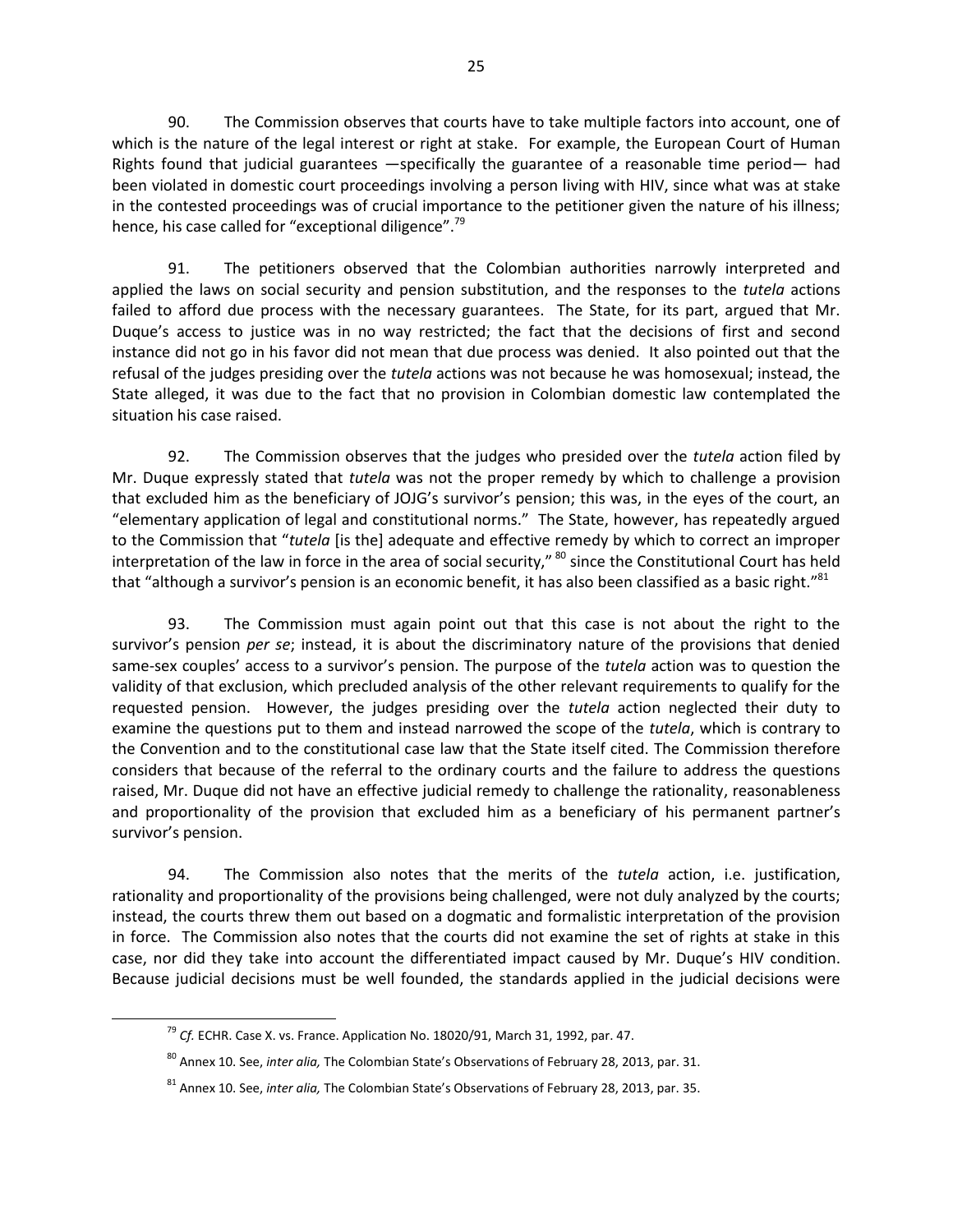incompatible with the terms of Article 8(1) of the ACHR and constituted a violation of the right of access to justice.

95. The Commission has established that Mr. Duque was a victim of discrimination based on sexual orientation by virtue of the law that made him ineligible for the survivor's pension of his deceased permanent partner. Likewise, as observed in the preceding paragraphs, the Commission considers that by their decisions, the judicial proceedings perpetuated the prejudices and stigmatization of same-sex couples by reaffirming a narrow and stereotyped perception of the concept of family, whose sole purpose, the court said, is that of "preserving the species through procreation." The Commission has already determined that this action and reasoning are incompatible with the American Convention.

96. The Commission therefore concludes that the State violated the right to judicial guarantees and the right to judicial protection, recognized in articles 8(1) and 25 of the American Convention, read in conjunction with the obligation to respect rights, stipulated in Article 1(1) thereof, to the detriment of Ángel Alberto Duque.

# **D. Right to the integrity of one's person (Article 5(1) of the American Convention), read in conjunction with the obligation to respect the Convention-protected rights (Article 1(1) of the American Convention)**

97. Article 5(1) of the American Convention provides that

1. Every person has the right to have his physical, mental, and moral integrity respected.

98. The Inter-American Commission has made it abundantly clear that the right to the integrity of one's person protected by the American Convention and by other international human rights instruments is an expansive one.<sup>82</sup> In effect, infringement of this right is a type of violation that has a varying connotation of degree, and the personal characteristics of the alleged victim must be considered when determining whether the integrity of his or her person was violated.<sup>83</sup> Moreover, in the specific case of the right to health, the Court has held that the right to the integrity of one's person is directly and immediately linked to attention to human health and that the absence of adequate medical care can lead to the violation of Article 5(1) of the Convention.<sup>84</sup>

99. The Commission recalls that Admissibility Report No. 150/11 considered the analysis of the right to personal integrity to be secondary in nature in this case and to be contingent on the conclusion reached with respect to the merits of the allegations made with regard to the rights protected under articles 8(1), 24 and 25 of the American Convention.<sup>85</sup> In the preceding paragraphs, the

<sup>82</sup> See, in general, IACHR, Report No. 49/99, Case 11.610, Loren Laroye Riebe Star, Jorge Barón Guttlein and Rodolfo Izal Elorz, Mexico, April 13, 1999, par. 91.

<sup>83</sup> I/A Court H.R. *Case of Ximenes Lopes v. Brazil*. Judgment of July 4, 2006. Series C No. 149, par. 127.

<sup>84</sup> I/A Court H.R. *Case of Suárez Peralta v. Ecuador*. Preliminary Objections, Merits, Reparations and Costs. Judgment of May 21, 2013. Series C No. 261, par. 130, citing, *inter alia*, *Case of Albán Cornejo et al. v. Ecuador*. Merits, Reparations and Costs. Judgment of November 22, 2007. Series C No. 171, par. 117; and *Case of Vera Vera et al. v. Ecuador*. Preliminary Objection, Merits, Reparations and Costs*.* Judgment of May 19, 2011. Series C No. 226, par. 43.

<sup>85</sup> IACHR, Report No. 150/11, Admissibility, Petition 123-05, Ángel Alberto Duque*,* Colombia, November 2, 2011, par. 45.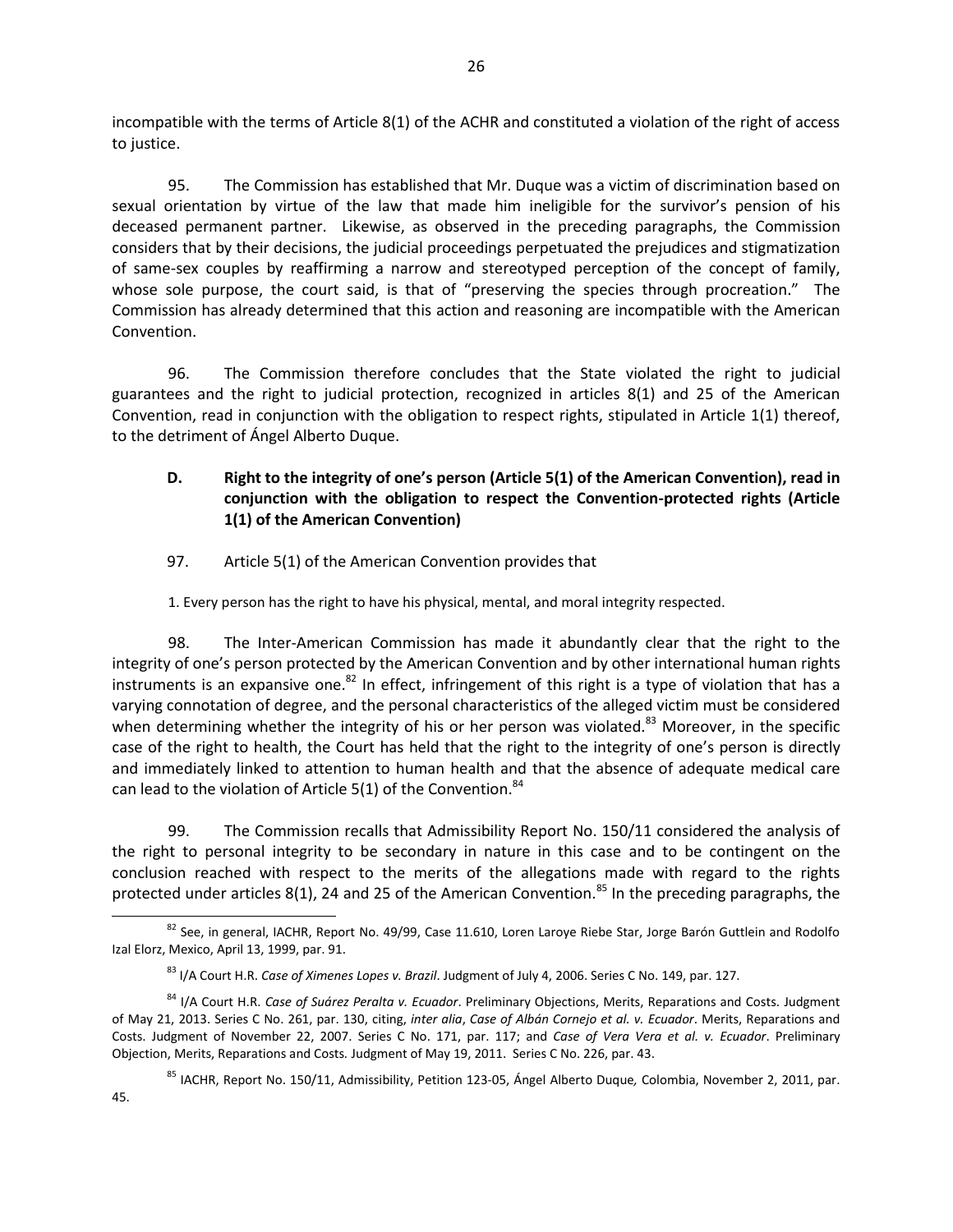IACHR has concluded that the State violated the rights mentioned herein, to the detriment of Mr. Duque.

100. The Commission must emphasize the fact that persons living with HIV are in an especially vulnerable situation, given the characteristics of the illness, the medical treatment required, the exclusion and discrimination usually associated with it, $86$  and other factors. The lack of proper medical treatment normally injures affected persons' physical, mental and moral integrity and usually leads to an early death.<sup>87</sup> While in this case the Commission does not have sufficient information about the continuity, quality and conditions of the medical treatment that Mr. Duque received subsequent to JOJG's death, it has established that a number of factors related to his sexual orientation, his illness and his financial situation took their toll on Mr. Duque.

101. In that context, the Commission considers that the effects of being denied his right to the survivor's pension of his deceased permanent partner because of a provision in the law that discriminated on the basis of sexual orientation; the futile quest for protection and the lack of an effective and unbiased response from the judicial system; and the suffering he endured because he could never be certain that the necessary medical treatment would be available to him on a regular basis, are all factors that have affected Mr. Duque's right to personal integrity. The Commission therefore concludes that the State violated the right to personal integrity recognized in Article 5(1) of the American Convention, read in conjunction with the obligation to respect rights undertaken in Article 1(1) of the Convention, to the detriment of Ángel Alberto Duque.

### **VI. CONCLUSIONS**

102. Based on the foregoing analysis the Commission concludes that the State of Colombia is responsible for violation of the rights to personal integrity, judicial guarantees, equality and nondiscrimination, and judicial protection, recognized in articles 5(1), 8(1), 24 and 25 of the American Convention, read in conjunction with articles 1(1) and 2 thereof, to the detriment of Ángel Alberto Duque.

### **VII. RECOMMENDATIONS**

103. Based on the these conclusions,

## **THE INTER-AMERICAN COMMISSION ON HUMAN RIGHTS RECOMMENDS THE FOLLOWING TO THE STATE OF COLOMBIA:**

1. Make adequate reparations to Mr. Ángel Alberto Duque for the human rights violations declared in this report, including pecuniary and non-pecuniary damages. Such reparation should at least include the granting of the survivor's pension and just compensation. Furthermore, the state should

<sup>86</sup> IACHR, Report No. 27/09, Merits, Case 12.249, Jorge Odir Miranda Cortez et al, El Salvador, 20 March 2009, par. 70; See also, *inter alia*, UNAIDS, *Protocol for the identification of discrimination against people living with HIV*, 2000. Available at: [http://www.unaids.org/en/media/unaids/contentassets/dataimport/publications/irc-pub01/jc295-protocol\\_en.pdf;](http://www.unaids.org/en/media/unaids/contentassets/dataimport/publications/irc-pub01/jc295-protocol_en.pdf) Pan American Health Organization, Resolution CD45.R10, *Scaling-up of Treatment within a Comprehensive Response to HIV/AIDS*, October 1, 2004. Available at: [http://iris.paho.org/xmlui/bitstream/handle/123456789/252/CD45.r10-e.pdf?sequence=2.](http://iris.paho.org/xmlui/bitstream/handle/123456789/252/CD45.r10-e.pdf?sequence=2)

<sup>&</sup>lt;sup>87</sup> IACHR, Report No. 63/08, Case 12.534, Admissibility and Merits, Andrea Mortlock, United States, June 25, 2008, par. 90.